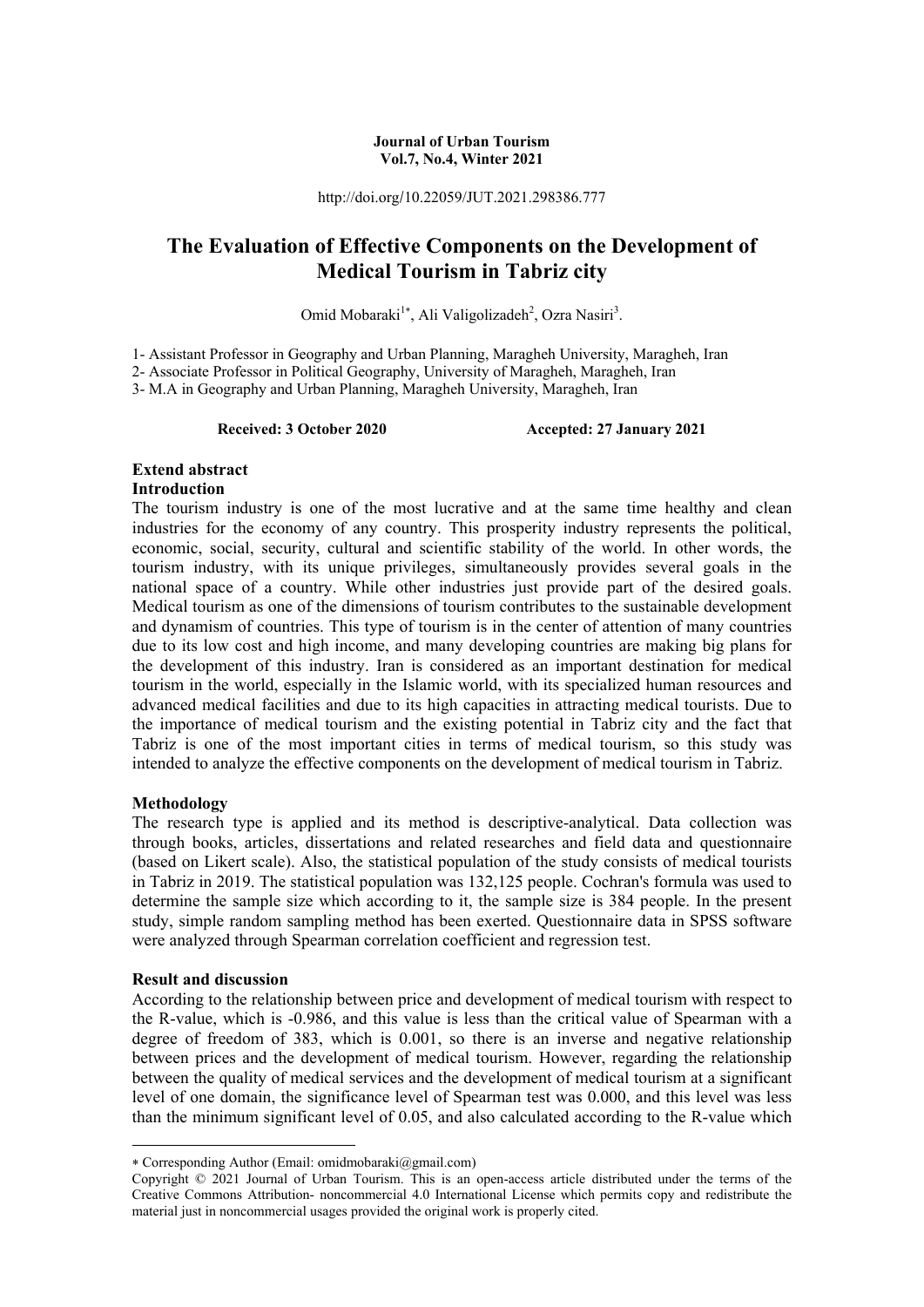is 0.869, and this value is greater than Spearman's critical value with a degree of freedom of 383, which is 0.001, therefore, there is a significant relationship between the quality of medical services and the development of medical tourism. Regarding the relationship between culture and the development of medical tourism, according to the R-value, which is 0.720, and this value is greater than Spearman's critical value with a degree of freedom of 383, which is 0.000, therefore, there is a significant relationship between culture and development medical tourism in Tabriz. Concerning the relationship between medical facilities and equipment and the development of medical tourism, this level was less than the minimum level of 0.05, therefore, there is a significant relationship between medical facilities and equipment and the development of medical tourism in the city of Tabriz. Finally, the relationship between information technology and the development of medical tourism is calculated according to the R-value, which is 0.834, so there is a significant relationship between information technology and the development of medical tourism.

#### **Conclusion**

Tourism makes up the bulk of a country's foreign exchange earnings. The growing industry ranked third in international trade in 2000, according to the World Trade Organization. It is known as the world's largest industry after oil and automobile manufacturing. One of the types of tourism is medical tourism. According to the World Health Organization in 2004, about \$ 50 billion is spent annually on the treatment of patients in the region in European and American countries. Attracting a percentage of this amount can have a significant impact on the medical tourism economy of Asian countries. As the research results show, the price of medical and tourism services as well as the quality of medical and tourism services, culture and facilities, medical tourism facilities and equipment, and information and communication technology are among the effective factors on the development of medical tourism in Tabriz metropolis. Therefore, in order to develop this industry, it is necessary to make the price of medical services and tourism transparent; increase the quality of medical services and tourism; increase and promote the culture of tourism; utilization of medical and tourism facilities and equipment with high technology and international standards; and utilization of information technology in the fields of medicine and tourism to benefit from the extraordinary advantages of this industry in order to create employment and currency for the country.

**Keywords:** Tourism, Medical Tourism, Quality of Service, Information and Communication Technology, Tabriz City.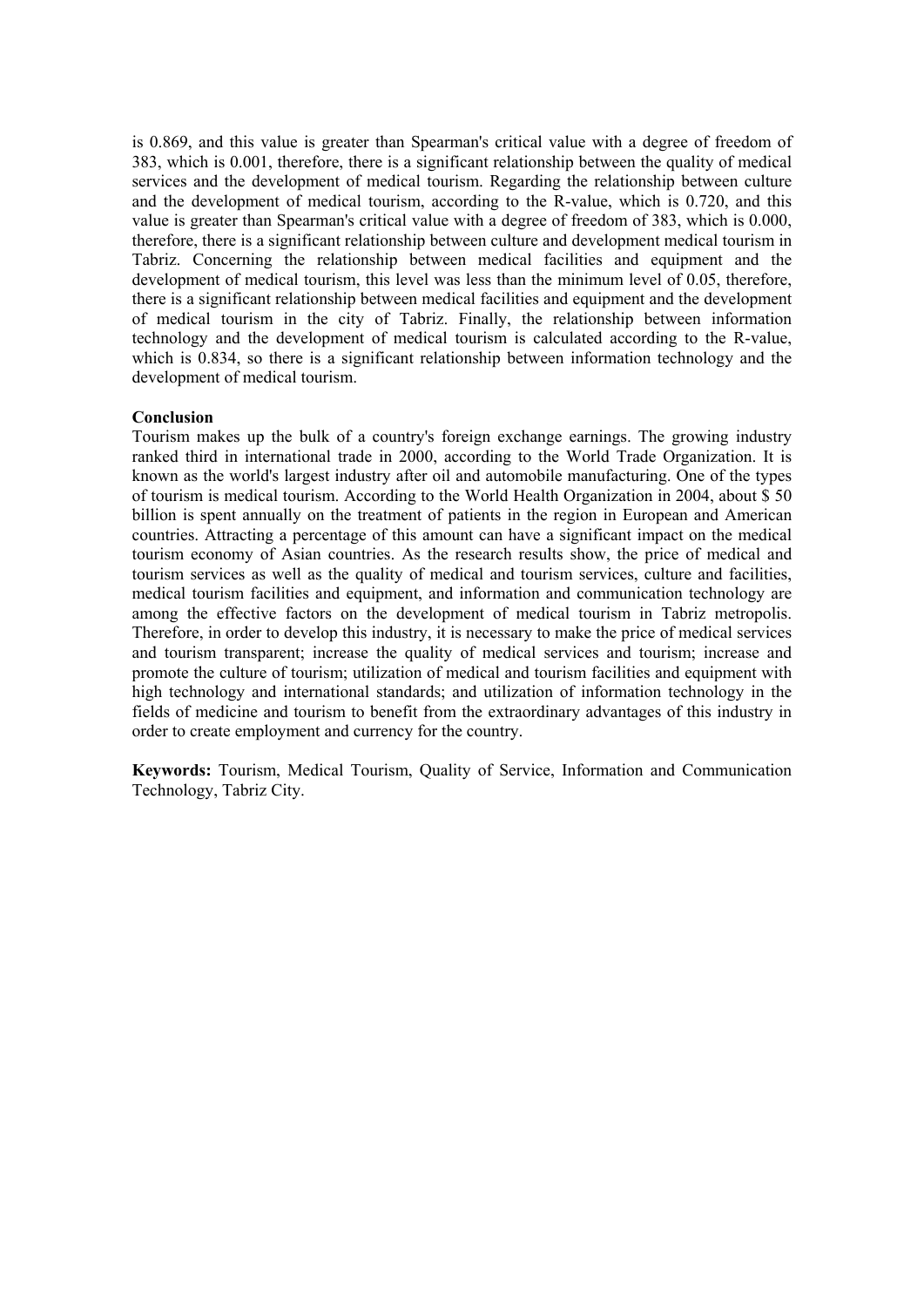## **فصلنامه گردشگري شهري، دورة ،7 شمارة ،4 زمستان 1399 صص. -159 145**

http://doi.org/10.22059/JUT.2021.298386.777

# **ارزيابي مؤلفههاي مؤثر بر توسعه گردشگري پزشكي در شهر تبريز**

**-** استاديار جغرافيا و برنامهريزي شهري، دانشگاه مراغه، مراغه، ايران <sup>1</sup> **اميد مباركي علي وليقليزاده -** دانشيار جغرافياي سياسي، دانشگاه مراغه، مراغه، ايران **عذرا نصيري -** كارشناس ارشد جغرافيا و برنامهريزي شهري، دانشگاه مراغه، مراغه، ايران

**تاريخ دريافت: 1399/07/12 تاريخ پذيرش: 1399/11/08** 

#### **چكيده**

گردشگري پزشكي بهعنوان شاخهاي گردشگري سلامت اسـت كـه مـيتوانـد نقـش بـسزايي در جهـت توسـعه گردشگري ايفا كند. اين نوع از گردشگري به خاطر افزايش گردشگران در اين حوزه، و درآمد بـالاي آن در مركـز توجه بسياري از كشورها قرارگرفته است ايران با داشـتن نيـروي انـساني متخـصص در امـر پزشـكي و امكانـات پيشرفته پزشكي و با توجه به ظرفيتهـاي بـالا در جـذب گردشـگران پزشـكي بـه عنـوان مقـصد مهمـي بـراي گردشگري پزشكي در جهان و بخصوص در جهان اسلام به شمار ميآيد. با توجه به اهميت گردشگري پزشكي و دارا بودن پتانسيل موجود در شهر تبريز (بيمارستانهاي دولتي و خصوصي و وجـود كـادر متخـصص و توانمنـد و ارزاني خدمات پزشكي) و به دليل موقعيـت اسـتراتژيك شـهر تبريـز بـه دليـل وجـود كـشورهاي همـسايه مثـل آذربايجان، ارمنستان و گرجستان و همچنين به لحاظ نزديكي فرهنگي بهويژه زباني بـا كـشور آذربايجـان، شـهر تبريز ميتواند يكي از شهرهاي مطرح در خصوص گردشگري پزشكي باشد بر ايـن اسـاس هـدف ايـن پـژوهش ارزيابي مؤلفههاي مؤثر بر توسعه گردشـگري پزشـكي در شـهر تبريـز اسـت . نـوع تحقيـق كـاربردي و روش آن توصيفي- تحليلي است. دادههاي پژوهش از طريق منابع كتب، اسناد، مقالات مـرتبط و پرسـشنامه جمـع آوري و دادههاي پرسشنامه در نـرمافـزار SPSS بـا اسـتفاده از ضـريب همبـستگي اسـپيرمن و آزمـون رگرسـيون مـورد تجزيهوتحليل واقعشده است. نتايج تحقيق با استفاده از ضريب همبستگي اسپيرمن نشان ميدهـد؛ بـين قيمـت و توسعه گردشگري پزشكي (٦٩٨–) رابطه منفي و بين كيفيت خدمات درماني و توسعه گردشـگري پزشـكي (١٨۶)، بين فرهنگ و گردشگري پزشكي (/72)، بين امكانات و تجهيزات پزشكي با گردشگري پزشكي (/89) و درنهايت بين فنآوري اطلاعات و ارتباطات با توسعه گردشگري پزشكي (/83) رابطه مثبت وجود دارد. بنابراين لازم اسـت در جهت توسعه اين صنعت به شفاف نمودن قيمت خدمات درماني، بالا بردن كيفيت خـدمات درمـاني، افـزايش و ارتقا فرهنگ گردشگر پذيري، بهكارگيري امكانات، تسهيلات و تجهيزات درماني و گردشـگري داراي تكنولـوژي بالا و استانداردهاي جهاني و بهكارگيري فنآوري اطلاعات در حوزههاي پزشكي و گردشـگري پرداختـه شـود تـا بتوان از منافع سرشار اين صنعت در جهت اشتغالزايي و ارزآوري بهرهمند شد.

**واژگان كليدي:** گردشگري، گردشگري پزشكي، كيفيت خدمات، فنآوري ارتباطات و اطلاعات، شهر تبريز.

**.**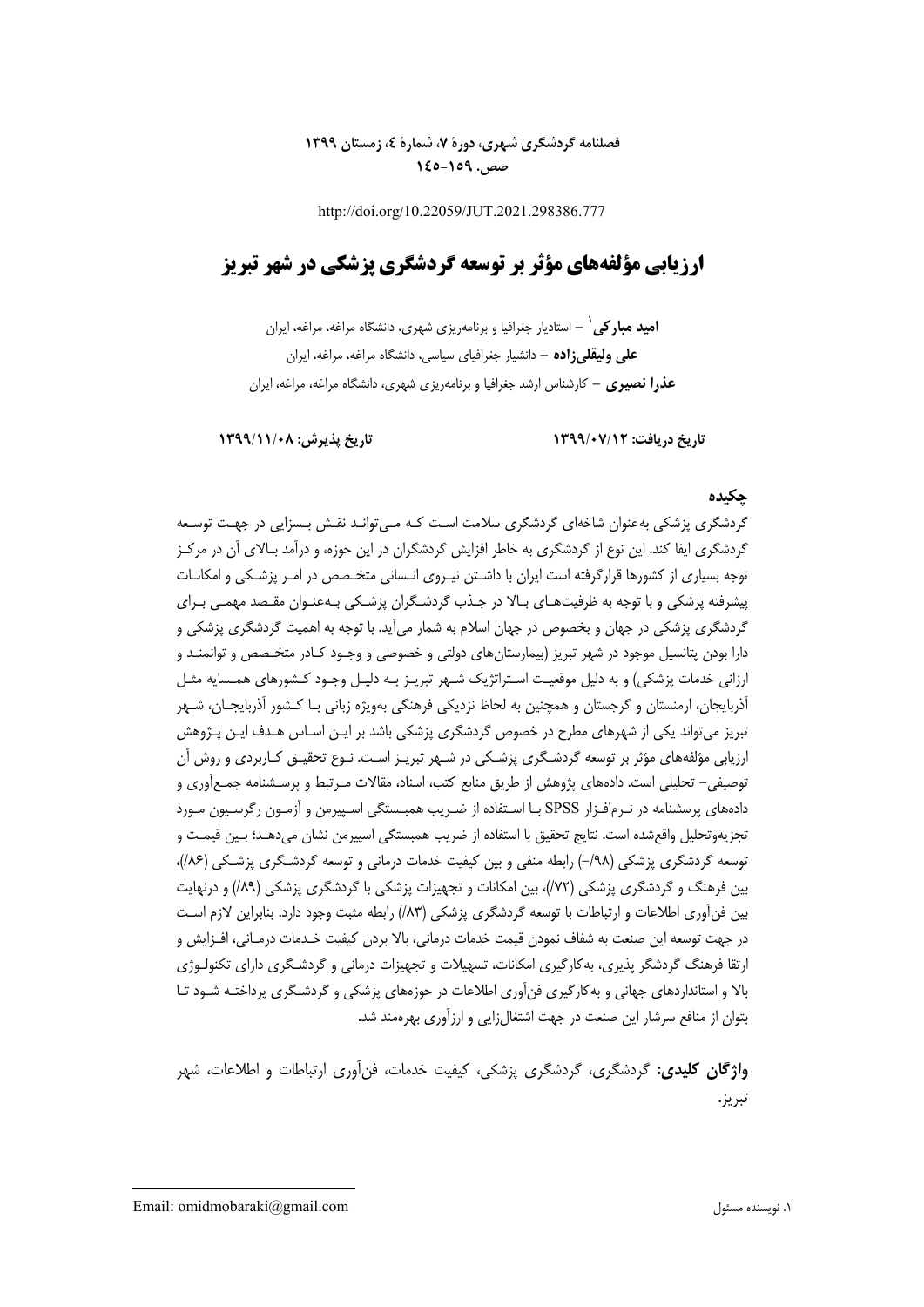**مقدمه** 

صنعت گردشگري ازجمله صنايع پردرآمد و درعين حال سالم و پاک براي اقتصاد هر كشور محسوب مي گردد، رونـق ايـن صنعت بيانگر ثبات سياسي، اقتصادي، اجتماعي، امنيتي، فرهنگي و علمي كشورهاي جهان است بـه بيـانديگـر صــنعت گردشگري با برخورداري از امتيازات منحصربهفرد همزمان چندين هدف را در فضاي ملي يك كشور تـأمين مــينمايــد درحالي كه صنايع ديگر هركدام به تنهائي تأمين كننده بخشي از اهداف مـوردنظر هـستند (سـرايي و افـشاري<code>پـور، ١٣٩٧:</code> 118). گردشگري پزشكي از آخرين نمونههاي گردشگري با اهداف خاص است كه با رشد سريع سفرهاي برون مـرزي در پي عملهاي جراحي زيبايي و مرتفع كردن مشكلات گوناگون سلامتي؛ فراهمكنندگان خدمات درماني، اقتصاد و صـنعت گردشگري محلي را منفعت بخشيده است (Heng leng,2010:336). گرچه گردشگري همواره با سلامت همراه بـوده و تلقي مردم از گردشگري معمولاً تفريح و سرگرمي و كسب آرامش است تا اينكه سفر را براي تغييرات جسماني و درمـان مشكلات جسمي و بعضاً روحي خـود بداننـد، ولـي گردشـگري پزشـكي شـاخهاي جديـد از صـنعت گردشـگري اسـت . (,2011:147Crooks (گردشگري پزشكي را ميتوان همچنين بهعنوان بنا كردن يك فرم فرهنگ تـوده پـسند تعريـف كرد كه بهموجب آن افراد مسافتهاي طولاني مسافرت مي كنند تا خدمات درماني، دندانپزشكي يا جراحي دريافت كنند، در همان حالي كه در حالت عمومي گردشگر نيز محسوب ميشوند. روندهاي درماني نهتنها شامل جراحيهـاي اختيـاري مانند جراحي زيبايي و عمل دندان هستند، بلكه شامل انواع پيچيده جراحي مثل عمل قلب، جايگزيني مفصل زانو و لگـن و مانند آن نيز ميباشند. خدمات درماني پيـشگيري ماننـد معاينـه پزشـكي و حفـظ سـلامت را نيـز مـيتـوان در حيطـه گردشگري پزشكي در نظر گرفت. (Miyagi et al,2012:44) گردشگري پزشـكي بـهمثابـه شـكل جديـدي از بـازار در صنعت گردشگري است كه در سالهاي اخير بهطور فزايندهاي رشد پيداكرده است (معبودي و حكيمي:1394، 81). اگرچه جهانيشدن مراقبتهاي بهداشتي يا گردشگري پزشكي، موضوع جديدي نيست و مردم از هزاران سال پيش براي درمان بيماري به سرزمينهاي خارجي مسافرت ميكردند؛ ولي در حال حاضر اين مسافرت يك الگوي متفاوتي را نسبت به قرن گذشته در پيشگرفته است؛ بهطوريكه در حال حاضر بيماران از كشورهاي پيشرفته به كـشورهاي كمتـر توسـعه بـراي استفاده از مزيتهايي همچون هزينههاي پايينتر و كيفيت نسبتاً بالاي مراقبتهاي بهداشتي، مسافرت ميكنند. در قـرن گذشته كشورهاي پيشرفته جهان از قبيل آمريكا، اتحاديه اروپا، به دليل ايـن كـه زيرسـاختهـاي فيزيكـي، تـسهيلاتي و تكنولوژيكي براي ارائه خدمات بهداشتي، باكيفيت بالا را در اختيار داشتند، و اين زيرسـاختهـا در بـسياري از كـشورهاي درحالتوسعه در دسترس نبودند، بهعنوان مقاصد محبوب بـراي مراقبـتهـاي بهداشـتي محـسوب مـيشـدند. امـا بايـد خاطرنشان كرد كه امروزه و در قرن حاضر اين روند معكوس شده است (Lee,2012:21). گردشگري پزشكي بـهعنـوان يكي از ابعاد گردشگري به توسعه پايدار، و پويايي كشورها كمك ميكند. اين نوع از گردشگري به خاطر كمهزينه بـودن، و درآمد بالاي آن در مركز توجه بسياري از كشورها قرارگرفته است و بسياري از كشورهاي درحال توسعه براي توسعه اين صنعت دست به برنامهريزيهاي كلان ميزنند. ايران با داشـتن نيـروي انـساني متخـصص در امـر پزشـكي و امكانـات پيشرفته پزشكي و با توجه به ظرفيتهاي بالا در جذب گردشگران پزشكي بـهعنـوان مقـصد مهمـي بـراي گردشـگري پزشكي در جهان و بخصوص در جهان اسلام به شمار م يآيد. (حاجينژاد و همكـاران، 1395 121:) امـروزه گردشـگري بهعنوان سومين بخش از سهم توليد ناخالص هر كشوري به شمار م يرود. تجربه نشان داده است كه هركجا گردشـگري بهطور اتفاقي و بدون وجود برنامهريزي و استراتژي مشخص توسعه يابد، مشكلات زيستمحيطي و اجتماعي متعددي نيز ظهور پيداكرده و در درازمدت مشكلات گردشگري بيش از فوايد آن مي شود. (ركن الدين افتخـاري و مهـدوي، ۱۳۸۵: ۳). هدف اين تحقيق ارزيابي مؤلفههاي مؤثر در توسعه گردشگري پزشكي در شهر تبريز اسـت . تبريـز و در رأس آن اسـتان آذربايجان شرقي در شمال غربي كشور با دارا بودن امكانات تخصصي درماني، چشمههاي متعـدد آب گـرم، مجـاورت بـا درياچه اروميه و كشورهاي جمهوري خودمختار نخجوان، ارمنستان و نزديكـي بـه كـشورهاي تركيـه و عـراق مـيتوانـد بهعنوان يكي از قطبهاي توريسم درماني محسوب شود. تبريز يكي از شهرهاي است كه در كنـار شـهرهايي همچـون تهران، شيراز و مشهد بيشترين پزشك متخصص را دارد و 40 هزار نفر در مراكز پزشـكي و درمـاني آذربايجـان شـرقي فعاليت ميكنند. بيش از 20 هزار پزشك متخصص و عمومي در مراكز درماني دولتـي و خـصوصي شـهر تبريـز فعـال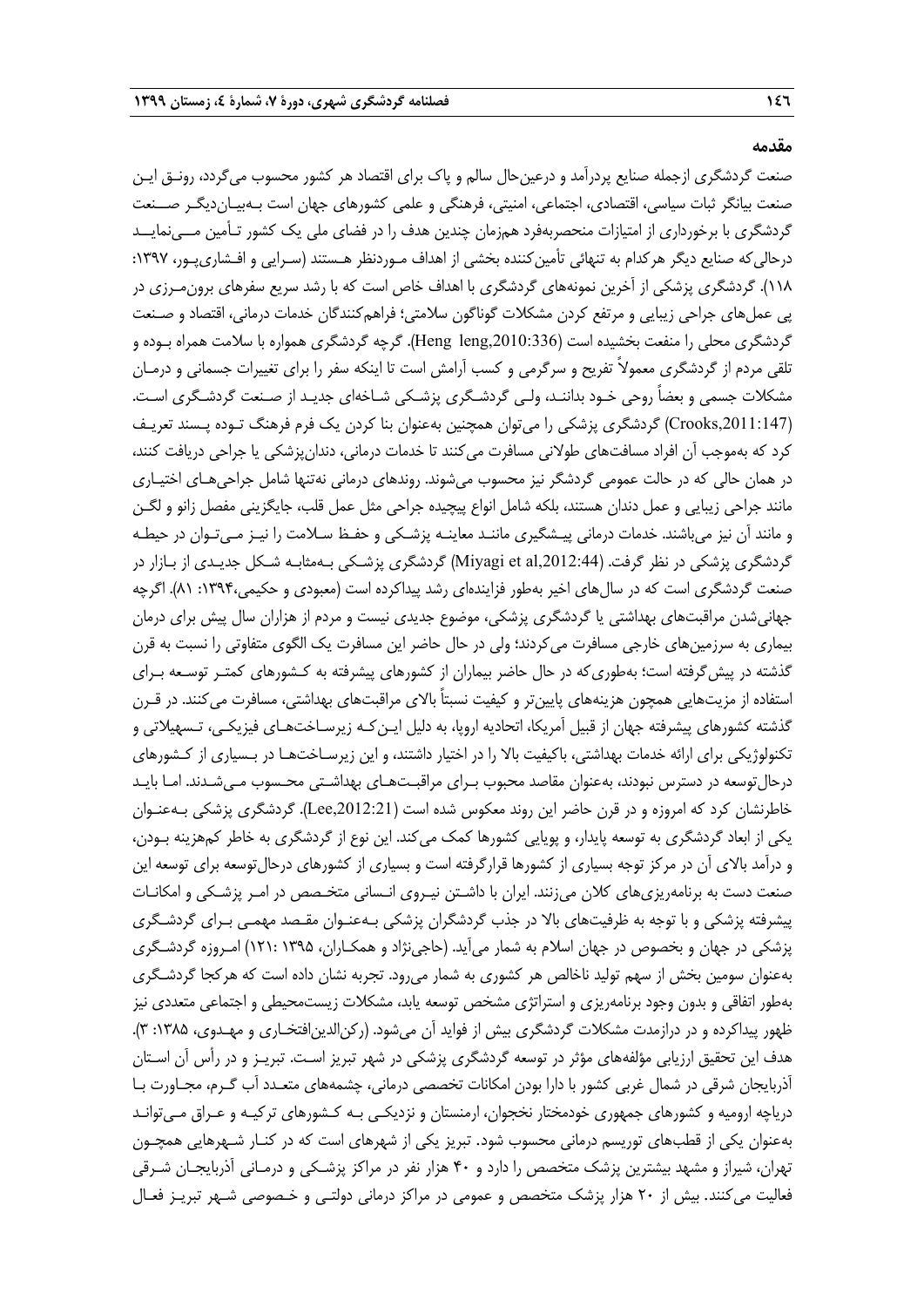هستند (قرباني:1393، 213). تبريز بهعنوان شهر دانشگاهي از قطبهاي آموزشي و تحقيقاتي كشور در علـوم پزشـكي ميباشد. ايران پس از كشور هند، مالزي، تركيه و تايلند رتبه بالاي جذب گردشگر پزشكي را در اختيار دارد و بـه همـين دليل با توجه به سهم بالاي درآمد خارجي كشورها از گردشگري پزشكي بايستي خواستار توجه به ظرفيت هاي موجـود و همكاري بيمارستانها با مراكز معتبر علمي پزشكي شده و پتانسيلهاي موجود در گردشگري پزشـكي شـناختهشـده و از آنها به بهترين شكل ممكن استفاده شود تا شاهد شكوفايي در بخش گردشگري پزشكي باشيم . اين تحقيـق بـه دنبـال پاسخگويي به اين سؤال اصلي است؛ مؤلفههاي مؤثر در توسعه گردشگري پزشكي كداماند و تأثير اين مؤلفهها در توسعه گردشگري پزشكي شهر تبريز چگونه است؟ اما ازجمله پژوهشهايي كه در حوزه گردشگري پزشـكي مـيتـوان بـه ايـن موارد اشاره كرد: مير فخرالديني و همكاران (1387) در پژوهشي كه بـا عنـوان بررسـي ميـزان رضـايتمندي گردشـگران درماني شهر يزد و اولويتبندي عوامل مؤثر بر آن با استفاده از روش TOPSIS فازي، انجام دادهاند، به اين نتيجه رسيدند كه؛ ارتقاي سطح كيفيت خدمات ارائهشده به بيماران در راستاي افزايش رضايتمندي آنها، الزامـي اسـت. نتـايج شـكاف كيفيت در 3 بعد پاسخگويي، تضمين و همدلي، معنيدار است و استان يزد ازلحـاظ پزشـكي داراي پتانـسيلهـاي بـسيار زيادي است و ظرفيتهاي زيادي ازلحاظ اقليمي و تاريخي دارد. حقيقي كفاش و همكاران (1388) در مطالعهاي با عنوان اولويتبندي عوامل مربوطه به توسعه گردشگري درماني ايران، بر اساس 25 عامل تأثيرگذار در اين حوزه و با اسـتفاده از آزمون فريدمن به اولويتبندي عوامل فوق پرداخته كه نتيجه تحقيق نشان ميدهد؛ سه عامل؛ برندسازي براي ايـران در حوزه درمان، هماهنگي كامل نهادهاي مرتبط با گردشگري درماني و وجود نهاد بـين بخـشي متـولي و سياسـتگـذار بـه ترتيب حائز اولويت اول تا سوم در توسعه گردشگري و درماني كشور شدهاند. ابراهيمزاده و همكاران (1392) در پژوهشي با عنوان بررسي تطبيقي ظرفيتهاي گردشگري سلامت در ايران و هند (با بهرهگيري از مدل SWOT و فرايند سلـسله مراتبي AHP (به اين نتايج رسيدند نتايج حاصل از اين پژوهش بيانگر آن است كه در هند امتياز وزنـي قـوت هـا 3/6 بـا تأثيرپذيري بالا و ضعفها با 2/8 داراي تأثيرپذيري كم، همچنين امتياز وزني فرصتها در هند 3/6 و تهديدات 3/4 قابل ارزيابي ميباشند. در ايران نيز قوتهاي گردشگري ۳/۸، ضعفها ۳/۵ با درجه تأثيرپذيري بالا و فرصتها با امتياز ٣/٨ و تهديدات نيز با امتياز 4/1 با تأثيرپذيري بسيار زياد ارزيابي گرديد. درعينحال يافتههاي اين پژوهش بيانگر آن اسـت كـه هند توانسته از فرصتها و قوتهاي گردشگري سلامت بهرهبرداري مناسب نموده و ضعفهاي سيستم را بياثـر نمايـد. برنامهريزان گردشگري سلامت در ايران نيز بايد ترتيبي اتخاذ نمايند تا از ضعفها و تهديدات گردشگري سلامت بكاهند و قوتها و فرصتهاي آن را با بهرهگيري از تجربه هند، در كشور تقويت نمايند. عربشاهي و آريانفر (1392) در تحقيقي با عنوان گردشگري سلامت و قابليتهاي گردشگري پزشكي- درماني در ايران ابتدا ضمن تعريف گردشگري سـلامت و توريسم درماني به چشماندازها و زيرمجموعههاي گردشگري سلامت و توريسم درماني اشارهكرده سپس با بررسي سابقه و زمان توجه به توريسم درماني در ايران، سهم ايران از توريسم درماني و جايگاه ايران در توريـسم درمـاني را موردبحـث قرار داده است در زمينه پتانسيلها و توانمنديهاي ايران در زمينه گردشگري سـلامت و توريـسم درمـاني چهـار مقولـه مطرح مي شود: ١– چشمه هاي آب گرم و آب هاي معدني؛ ٢– گنبـدهاي نمكـي؛ ٣– طبيعـت گـردي (اكوتوريـسم) و ۴– توريسم پزشكي. در ادامه راجع به ماهيت و مفهوم هركدام از مقوله ها مطالبي ايرادشده و قابليتها و توانمنديهاي ايـران در هركدام از مقولهها مورد تحليل و بررسي قرارگرفته است. معبودي و حكيمـي (1394) در مقالـهاي بـا عنـوان عوامـل تعيين كننده گردشگري پزشكي: نمونه موردمطالعه ايران با اهداف ارزيابي و اولويـتبنـدي عوامـل داخلـي مـؤثر برجـذب گردشگري پزشكي با استفاده از مطالعات اسنادي، چهار معيار اصلي و 15 زير معيار را انتخاب و مورد ارزيابي قـرار دادنـد . سپس براي ارزيابي و اولويتبندي معيارها و زير معيارها از روش تحليل سلسله مراتبي بـه عنـوان روش ارزيـابي اسـتفاده نمودند. معيارها و زير معيارهاي موردبررسي در قالب پرسشنامه خبرگان طراحي و به ٣٠ نفر از متخصصين دانـشگاهي در حوزه گردشگري و گردشگري پزشكي، پزشكان و مديران بيمارستاني و خدمات مرتبط با گردشگري پزشكي براي اعـلام نظر كارشناسي، ارائه گرديد. بر اساس نتايج تحقيق، از بين چهار معيار اصلي، معيار منـابع پزشـكي، بـا وزن %0/609 و از بين 15 زير معيار موردبررسي، زير معيار تجهيزات پزشكي با وزن 0/347 بيـشترين امتيـاز را بـه خـود اختـصاص دادنـد . عنابستاني و عنابستاني (1394) در مقالهاي با عنوان عوامل مؤثر بر انتخاب شهر مشهد بهعنوان هدف گردشگري پزشكي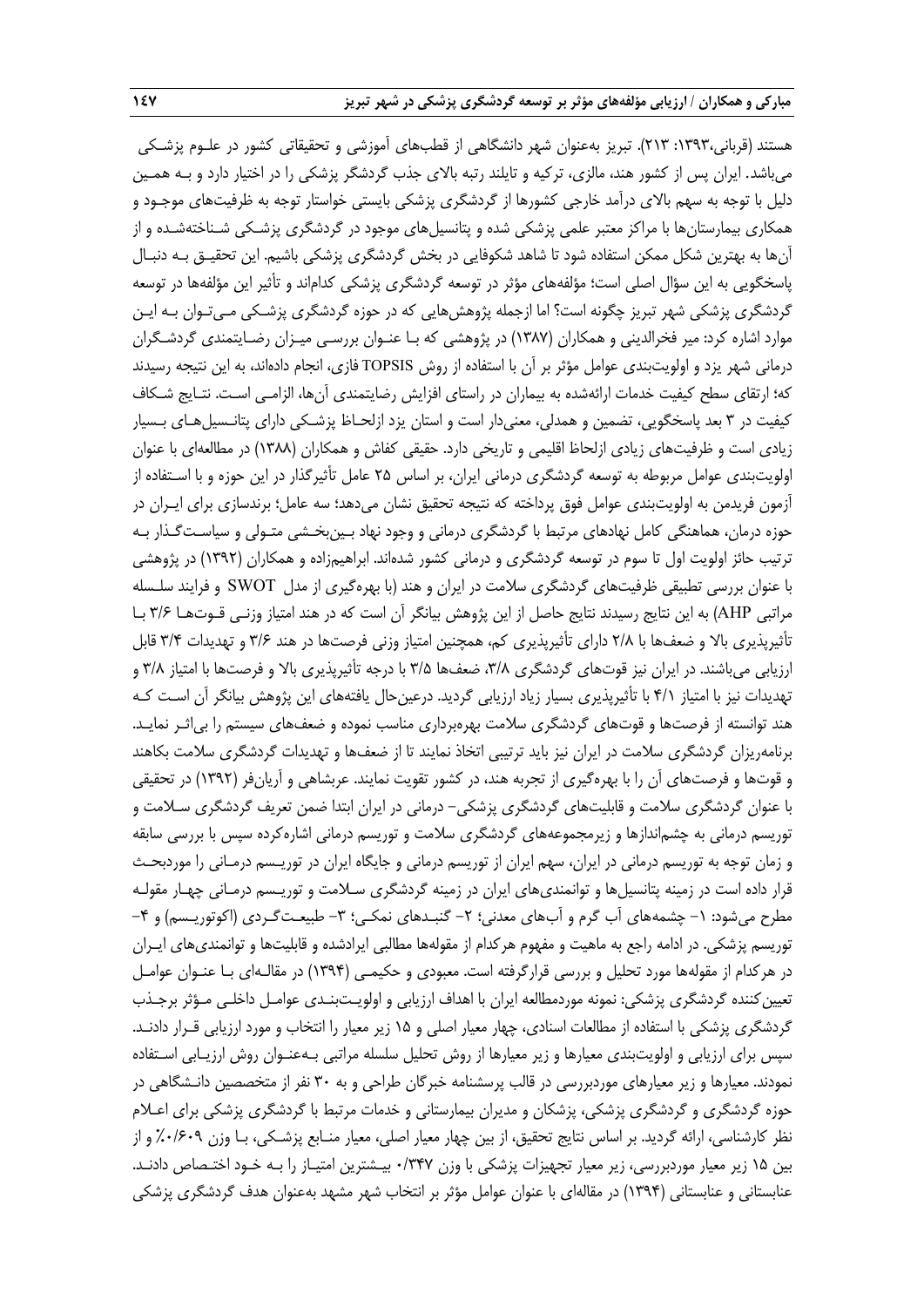با استفاده از روش توصيفي- تحليلي به اين نتايج رسيدهاند كه؛ ميـزان كيفيـت خـدمات درمـاني بـا آمـارة 9/16 درصـد بيشترين تأثير را بر انتخاب اين شهر جهت درمان از سوي گردشگران پزشكي داشته است. همچنين بر پاية آزمون T تك نمونهاي اختلاف معناداري بين ميانگين عوامل و ميانه نظري 3 در شهر مشهد از ديدگاه گردشگران وجود دارد كه بيانگر اثرگذاري درخور ملاحظه اين عوامل در انتخاب اين شهر براي درمان است . با توجه به يافتهها، راهكارهايي شامل احداث شركتهاي خدمات گردشگري پزشكي، اطلاعرساني در مورد گردشگري پزشـكي از طريـق رسـانه هـاي ارتبـاطجمعـي (تلويزيون، ماهواره، اينترنت و...)، ايجاد هماهنگي بين سازمانهاي متولي امر گردشگري و پزشـكي پيـشنهادشده اسـت . اميري و همكاران (1395) در تحقيقي با عنوان بررسي توانمندي خـدمات درمـاني و بهداشـتي شـهر مـشهد بـا رويكـرد گردشگري سلامت با استفاده از روش توصيفي و تحليلي و همچنين براي تجزيهوتحليل در دسترس بودن هر محلـه بـه بيمارستان و هتلها و خدمات عمومي در اين مكانها در واحد محله، بر رويدادههاي پراكنده از فرمول فاصـله اقليدسـي استفادهشده است. نتايج پژوهش نشان ميدهد انطباقي بين پراكنش هتلها و بيمارستانها و توزيـع خـدمات عمـومي در شهر مشهد وجود ندارد. محلات امام خميني، احمدآباد و فاطميه داراي بيشترين بيمارستان و خدمات عمومي هـستند . بـه صورتي كه اين موضوع باعث تفاوت دسترسي به خدمات بهداشتي درماني شده اسـت و ايـن خـود يكـي از ضـعف هـاي گردشگري سلامت در شهر مشهد است. اشجع و همكاران (1398) در مقالهاي با عنوان ارزيابي رضـايتمندي گردشـگران سلامت بر اساس مدل ACSI) موردمطالعه: منطقه گردشگري سردابه) با اسـتفاده از روش توصـيفي - تحليلـي بـه ايـن نتايج رسيدهاند شاخص ACSI در منطقه 47/52 بوده و به سطح نسبي از رضايتمندي گردشگران اشاره مي نمايد. سه بعد از ابعاد فعاليتهاي گردشگري سلامت يعنـي: اجتمـاعي-فرهنگـي، كالبـدي-محيطـي و اقتـصادي، اثرگـذاري مثبـت و معناداري را بر سطح رضايت گردشگران داشته و سه بعد اطلاع رساني، اقامتي-تسهيلاتي، بهداشت، تأثيرات منفي برجاي گذاشته و سطح رضايتمندي را پايين آوردهاند. رمضاني و همكاران (1399) در تحقيقي با عنوان حفظ مشتري در صـنعت گردشگري پزشكي: تبيين روابط بين كيفيت، رضايت، اعتماد و قيمت منطقي اين پژوهش ازلحـاظ هـدف، كـاربردي و از نوع پيمايشي-تحليلي ميباشد. جامعه آماري اين تحقيق كليه بيماران خارج از مرزهاي كـشور بيمارسـتانهـاي منتخـب فعال در حوزه گردشگري پزشكي در مشهد (رضوي، قائم (عج)، آريا و بنـتالهـدي) بـوده و نمونـهگيـري بـهصـورت در دسترس انجامشده است. روايي پرسشنامه با روايي محتوا و پايايي آن با ضـريب آلفـاي كرونبـاخ (0/956) تأييـد گرديـد. تجزيهوتحليل دادههاي پرسشنامه با استفاده از رگرسيون دومتغيره و چنـد متغيـره و مـدلسـازي معـادلات سـاختاري در نرمافزار SPSS و AMOS و بر اساس اطلاعات آماري 174 بيمار بينالمللي انجام گرفت. يافتههاي نتايج تحقيق نـشان داد كه كيفيت پزشكي و كيفيت خدمات، رضايت بيماران، اعتماد به كاركنان و اعتماد به كلينيك پزشكي، بر انگيزه بـراي مراجعه بعدي بيماران و انگيزه براي سفر بعدي به مراكز پزشكي شهر مشهد جهت مراقبتهـاي پزشـكي تـأثير مثبـت و معنيدار دارد. همچنين، قيمت منطقي در روابط فوق نقش تعديلگر ايفا ميكند. نتيجهگيري نقش متغيرهاي آزمون شـده مخصوصاً قيمت منطقي خدمات سلامت بر مراجعه مجدد بيماران بين المللي داراي اهميت است و لـذا مـستلزم همكـاري كليه متوليان بخش سلامت اعم از پرستاران، پزشكان و مـديران در لحـاظ كـردن ايـن مـوارد بـراي شـكوفايي صـنعت گردشگري و توسعه كشور مي باشد. ويلسون ` (۲۰۱۱) در پژوهشي تحت عنوان گردشگري و مقياس هاي ملي: گردشگري پزشكي در تايلند، گردشگري پزشكي را نتيجه تعامل سه معيار در سطوح شخصي، ملي و جهاني مـيدانـد كـه بـه دليـل فرآيند جهانيشدن ايجادشده است.

اين رويكرد بافتي عظيم از خدمات فراملي تعريف ميكند كه علاوه بر مراقبتهاي انفـرادي، آن را عـاملي در بـازآفريني معيارهای ملی میشناسد. سميت<sup>۲</sup> و همکاران (۲۰۱۱) در پژوهشی با عنوان (گردشگری پزشکی: مروری بـر تاريخچـه و تحليل نقش تجارت دوجانبه) به بررسي روابط تجاري دوجانبـه بـين انگلـستان و هنـد بـر مبنـاي گردشـگري پزشـكي ميپردازند؛ و به اين نتيجه ميرسند كه كشورهاي صادركننده از طريق مبادلات خارجي و معكوس كردن فرار مغزها سود ميبرند ولي اين كار خطر ايجاد نظام دوگانه را دارد يعني نظامي كه در آن جمعيـت كثيـري از كـشور خـارج مـيشـوند.

**.** 

<sup>2.</sup> Smith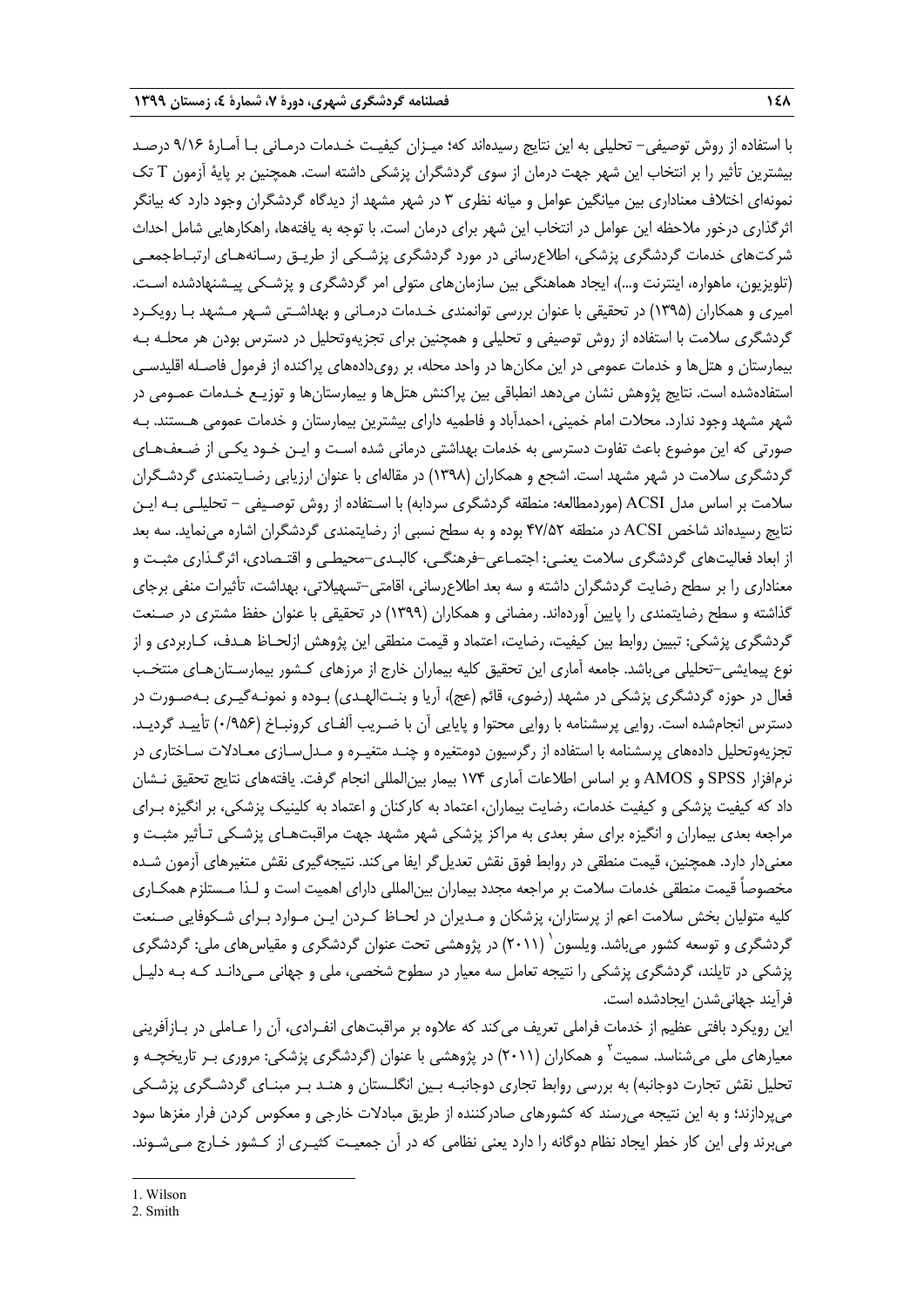كشورهاي واردكننده نيز ميتوانند از طريق كوتاه كردن ليست انتظار بيماران و كاهش هزينه هاي درماني سود كنند ولـي كيفيت خدمات و مسئوليتهاي قانوني خود را به خطر مياندازند. اگرچه شواهد تجارت دوجانبه نشانگر غالب بودن جوانب مثبت بر جوانب منفي است. در اين تحقيق سعي شده ضمن استفاده از نتايج تحقيقات صـورت گرفتـه در ايـن زمينـه بـا نگرشي سيستماتيك و جامع مؤلفههاي مؤثر در توسعه گردشگري پزشكي شهر تبريز مورد تجزيهوتحليل قرار گيرد.

## **مباني نظري**

صنعت گردشگري و جهانگردي را بايستي نوع ويژهاي از فعاليت اقتصادي دانست كه بهجاي صـدور كـالا و خـدمات بـه بازارهاي جهاني، افراد خارجي را براي خريد كالا و خدمات بـه كشور ميآورد. اين صنعت بـه حـدي از رشـد رسـيده كـه چهارمين بخش از فعاليتهاي انسـان پـس از كشاورزي، صنعت و خدمات محـسوب مـيگـردد (رحـيمنيـا و همكـاران، :1393 99). ازاينرو جهانگردي از مهمترين فعاليتهاي انسان معاصر است (ناصـرپور و همكـاران:1397، 196). ازلحـاظ قدمت گردشگري پديدهاي كهن بوده كه بر پايه حركت و جابهجايي انسان استوار و درعينحال سرشت آدمي نيز با سفر و آشنايي با زمينههاي مختلف مكانهايي غير از محل اقامت او عجين شده است (رنجبريان و همكـاران:1392، 22). بايـد توجه داشت گردشگري مانند هر موضوع چندبعدي ديگر، يك نظام است . بهتبـع ايـن خصيـصه و اينكـه هـر سيـستم از اجزايي تشكيل ميشود، گردشگري نيز عناصر و اجزايي دارد كه با تركيب يكديگر، يك كليت را به وجود ميآورنـد. درك درست هر سيستم به شناخت اجزاى سيستم و كليت آن، نيازمند است، اينسكيپ<sup>٬</sup> دانـش اجـزاى تـشكيلeهنـده توسـعه گردشگري و ارتباطات بين آنها را، اساس درك برنامهريزي گردشگري ميدانـد و نظـام گردشـگري را متـشكل از ايـن عناصر مي<اند: ١-جاذبهها و فعاليتهـاي توريـستي؛ ٢- مراكـز اقـامتي؛ ٣-تـسهيلات و خـدمات توريـستي ديگـر؛ ۴-تسهيلات و خدمات حمل ونقل؛ ۵- تأسيسات زيربنايي ديگر (منتظري و براتي، ۱۳۹۳: ۴۲). گردشگري پزشكي بـهمثابـه شكل جديدي از بازار در صـنعت گردشـگري اسـت كـه در سـال هـاي اخيـر بـهطـور فزاينـدهاي رشـد پيـداكرده اسـت (,2011:95al et Jutamas(. گردشگري پزشكي بهعنوان يـك صـنعت فعـال در كـشورهاي مختلـف همچـون تايلنـد، سنگاپور، مجارستان، آرژانتين، مالزي، كوبا، برزيل، اردن، تركيه و هند ميباشـد كـه بـه توسـعه پايـدار و پويـايي اقتـصاد كشورها كمك مينمايد (فردوسي و همكاران:1390، 169). درواقع مفهوم توريسم پزشكي جديد نيست بلكه اولين سـابقه تاريخي آن به هزاران سال پيش بازمي *گ*ردد، يعني زماني كه زوار يوناني به مكاني مقدس موسوم بـه اپيـدوريا<sup>۲</sup> در خلـيج سارونيک ّ مي فتند تا از آسلکپيوس خداي سلامتي، شفا و درمان بگيرند. در اين مکان افراد مجربـي نيـز بودنـد کـه بـه معالجه و درمان بيماران ميپرداختند. مردم در بريتانياي دوره حاكميت امپراتوري روم هم براي مـدت دو هـزار سـال، بـه زيارتگاههايي مراجعه ميكردند كه در آنجا خود را در آب مقدس شستشو دهند. در قرن 18 ميلادي نيز ثروتمندان اروپايي و بهويژه آلمانيها تمايل داشتند كه باهدف آرامش و سلامتي به كنار رود نيل مسافرت نمايند. در حال حاضر، كـشورهاي زيادي بر توريسم درماني متمركزشدهاند و نكته مهم اين است كه بيماران ضمن درمان از جاذبه هاي سـياحتي آن كـشور نيز بهره ميگيرند. عموماً تلاش ميشود كه بيماران مراجعهكننده در هتلهاي استاندارد و مطلوبي كه در مجاورت مراكـز درماني و بيمارستانها استقرار دارند، اقامت نمايند و از خدمات رفاهي سطح بالا و همچنين مترجمين حاضر در بيمارستان يا هتل بهرهمند شوند. تركيبي از عوامل متعددي موجب رشد صعودي گرايش مردم به مسافرتهاي پزشكي گرديده است كه ازجمله: هزينه بالاي زندگي در كشورهاي صنعتي، آسان شدن مسافرتهاي بينالمللـي و بهبـود سـطح تكنولـوژي و استاندارهاي پزشكي در بسياري از كشورهاي جهان، قابلذكرند. يك دليل كشش بهسوي مسافرت پزشكي، راحتي آن در مقايسه با كشورهاي ديگر است. در برخي كشورها كه سيستم خدمات درماني عمومي متداول است، معمولاً زمان زيـادي براي پاسخگويي به نياز شهروندان صرف ميشود و بيماران ناگزيرند مدت طـولاني در انتظـار رسـيدگي بـه وضعيتـشان باشند، نظير پيوند مفصل ران كه در انگلستان و كانادا يك سال و يا بيشتر بايد در نوبت منتظـر شـد. لـيكن در سـنگاپور،

 $\overline{a}$ 

2. Epidoria

<sup>1.</sup> Inskeep

<sup>3.</sup> Saronic gulf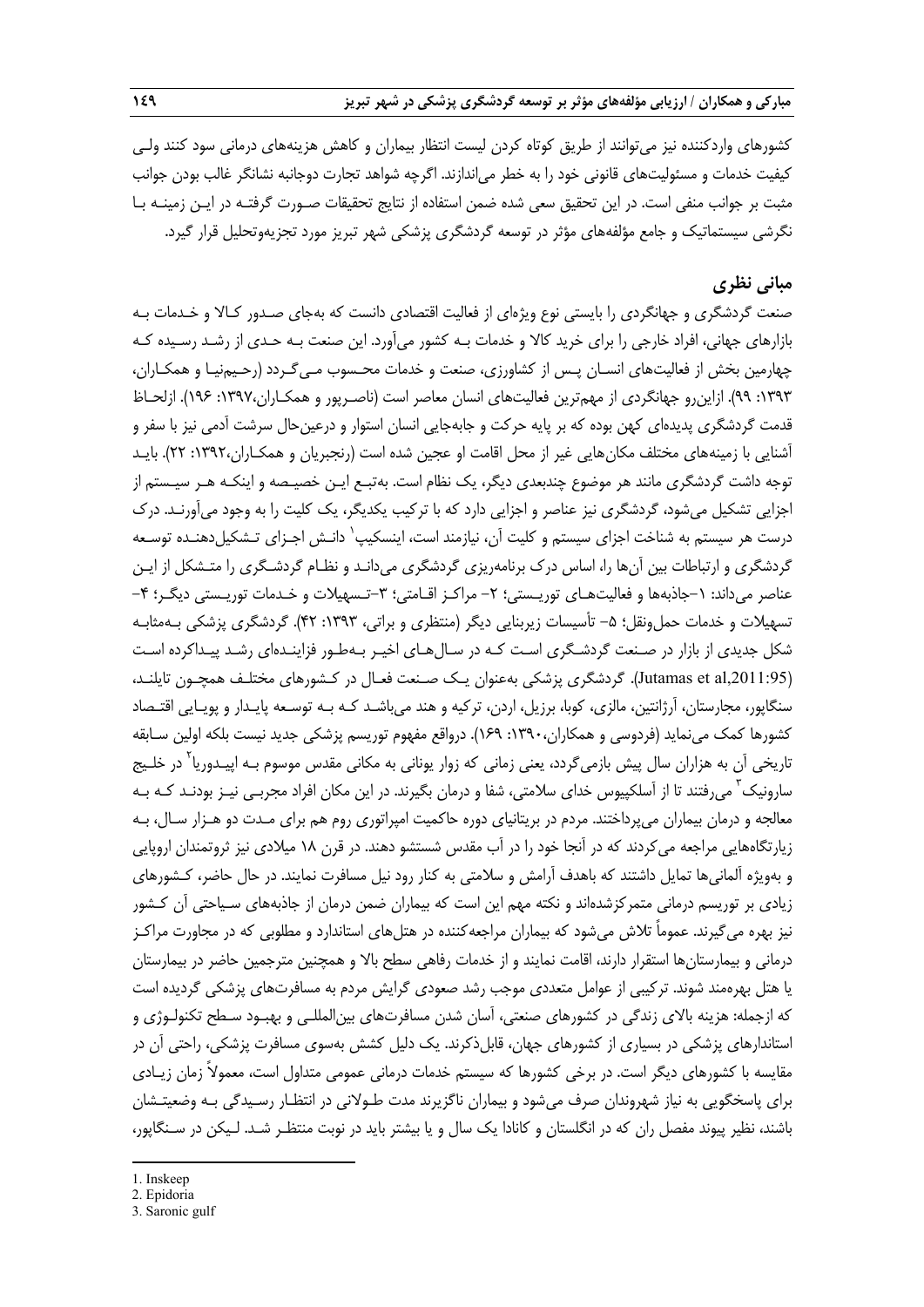تايلند، فيليپين، يا بنگلور هند يك بيمار ميتواند يك روز پس از ورود تحت مراقبت و درمان قرار گيـرد (رحمـاني:1393، 21). از دير باز ساكنين كشورهاي همسايه، بهويژه كشورهاي حاشيه خليجفارس براي برخورداري از خدمات پزشـكي بـه ايران سفر ميكردند اما اينكه پيشينه دقيق اين سفرها از چه زماني بوده است، اطلاعات دقيقي در دسـت نيـست پـس از پيروزي انقلاب اسلامي ايران و 8 سال دفاع مقدس، در دهه 80 خورشيدي، موضوع گردشگري پزشكي بهطور رسـمي و در قالب كارآفريني در بخش بهداشت و درمان موردتوجه واقع گرديد. در آن زمان مراكز درماني دولتي براي اين منظور در نظر گرفتهشده بودند، كه البته اتفاق مهمي صورت نپذيرفت به دنبـال ايجـاد سـتاد اشـتغال در وزارتخانـههـاي مختلـف، گردشگري پزشكي در قالب خدمات بينالمللي سلامت موردتوجه قـرار گرفـت و بـه دنبـال آن شـوراي سياسـت گـذاري گردشگري سلامت در سال 1383 در سازمان ميراث فرهنگي، صنايعدستي و گردشـگري شـكل گرفـت. كيفيـت بـالا و قيمت ارزان خدمات درماني ايران در مقايسه با كشورهاي عربي، آسياي ميانه، حتي اروپا باعـث شـده، بيمـاران ايـران را بهعنوان مقصد درمان انتخـاب كننـد. بيـشترين مـسافران گردشـگران گردشـگري پزشـكي ايـران از كـشورهاي حـوزه خليجفارس و آسياي ميانه هستند (صحرائي:1394، 101).

## **روش پژوهش**

نوع تحقيق كاربردي و روش آن توصيفي – تحليلي است. جمعآوري دادههـا از طريـق كتـب، مقـالات، پايـاننامـههـا و پژوهشهاي مربوطه و دادههاي ميداني و پرسشنامهاي (بر اسـاس مقيـاس ليكـرت) بـوده و جامعـه آمـاري پـژوهش را گردشگران پزشكي شهر تبريز در سال 1397 تشكيل ميدهد حجم جامعه آماري 132125 نفر بوده كه بهمنظـور تعيـين حجم نمونه از فرمول كوكران استفادهشده كه بر اساس فرمول كوكران تعداد حجم نمونه 384 نفر تعيـينشـده اسـت. در تحقيق حاضر از روش نمونهگيري تصادفي ساده استفادهشده است. شايانذكر است كه 370 نفر از ايـن نمونـه آمـاري را گردشگران داخلي (از شهرستانهاي استان و همچنين از استانهاي همجوار مثل آذربايجان غربـي، كردسـتان و اردبيـل) تشكيل دادهاند. 14 نفر نيز گردشگر خارجي بودند. ضمناً اطلاعات مربوط به گردشگران پزشكي از معاونـت درمـان واحـد گردشگري پزشكي اخذشده است و همچنين تعداد بيماران خارجي از بيمارستان علوي واحـد مـديريت سـلامت اخذشـده است. ضمناً نمونهها از بيمارستانهاي علوي، امام رضا (ع)، بيمارستان بينالمللي تبريز و بيمارسـتان شـهيد مـدني تبريـز بودهاند. و براي پايايي پرسشنامهها از آلفاي كرونباخ استفادهشده است كه بهطور متوسط بالاي /7 بوده است. ضمناً بـراي تجزيهوتحليل دادهها از نرمافزار Spss استفادهشده است. و براي آزمون دادهها از ضريب همبستگي اسپيرمن و رگرسـيون استفادهشده است.

## مؤلفهها و گويههاي تحقيق عبارتاند از:

-1 قيمت خدمات درماني: هزينههاي ورودي، هزينه حملونقل، هزينه درمان، هزينه دارو و تجهيـزات، هزينـه مـواد غذايي و آشاميدني، هزينه اسكان، هزينه بازديد از ساير جاذبههاي گردشگري، تخمين درست هزينهها

-2 كيفيت خدمات درماني: كيفيت حملونقل سفر، كيفيت خدماترساني هتلها، رسـتورانهـا و آژانـسهـا، كيفيـت اطلاعرساني، كيفيت خدمات الكترونيكي، كيفيت محل اقامت، كيفيت محوطه مركز درماني، كيفيت مركز درماني، كيفيت تجهيزات درماني، كيفيت استانداردهاي بهداشتي و درماني، تنوع بالا و باكيفيـت خـدمات بهداشـتي و درمـاني، پـاكيزگي محيط درماني، كيفيت مراقبت قبل از درمان، پايين بودن خطاي درمان، كيفيت محل اقامت شما پس از درمان، شـفافيت در طرحهاي قيمتگذاري

-3 فرهنگ: رفتار كاركنان فرودگاه با بيمار و همراهان، رفتار مردم شهر تبريـز بـا بيمـار و همراهـان، مهمـان نـوازي (خوشرويي) مردم تبريز، رفتار كاركنان بيمارستان با بيمار، رفتار كاركنان بيمارستان با همراهان بيمـار، رفتـار پزشـك بـا بيمار، برقراري ارتباط مناسب بيمار با پزشكان و پرستاران، توجه به زبان بيمار بدون تعصب، مهمان نـوازي (خـوشرويـي) پزشكان و پرستاران با بيمار، رعايت مسائل اخلاقي، احترام به آداب مذهبي، مسئوليتپذيري پزشكان و پرستاران

-4 امكانات و تجهيزات و تسهيلات: ورود راحت به تبريز، ارائه ٔ◌ خدمات بيمه ٔ◌ درماني، تجهيزات مدرن پزشـكي،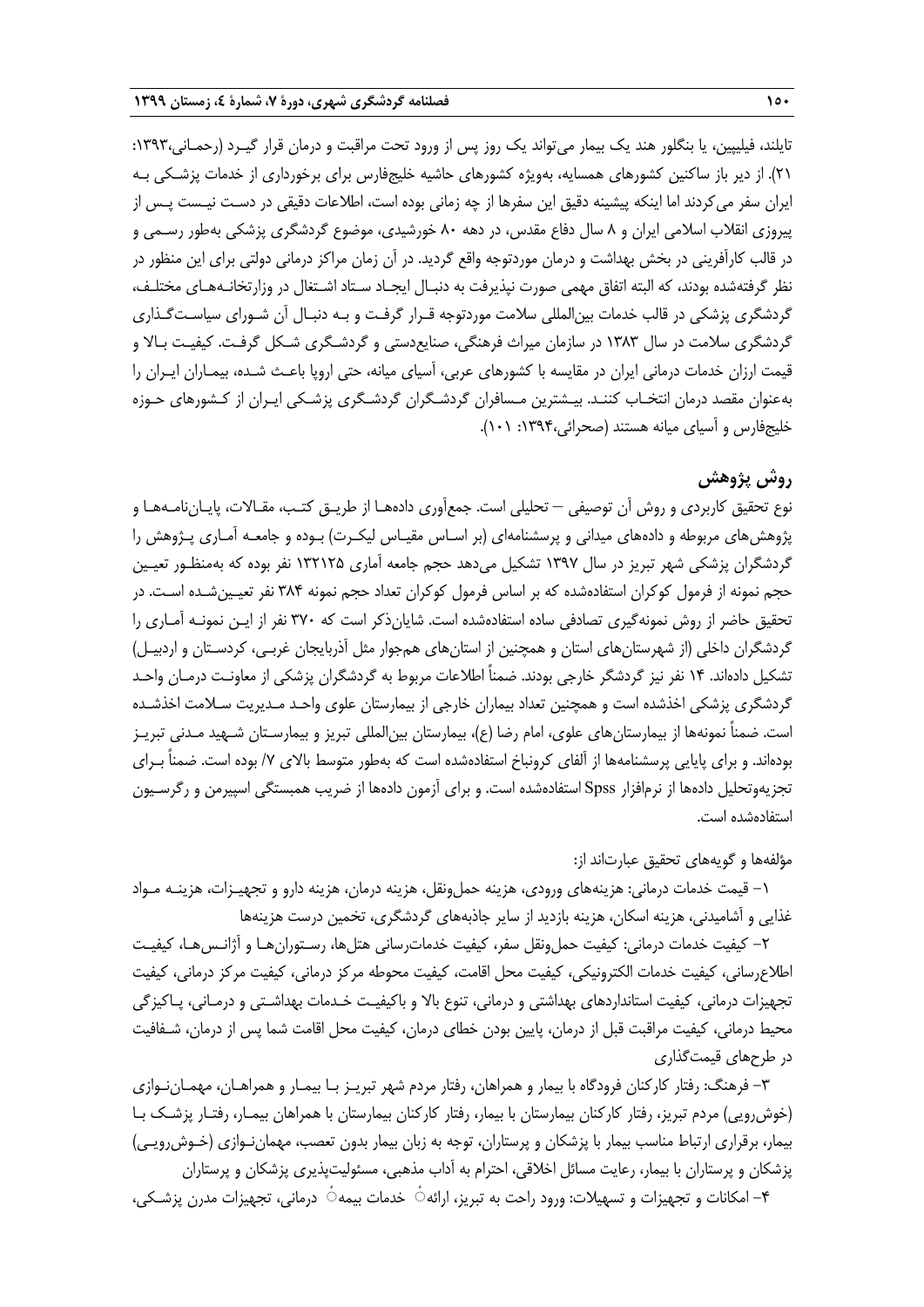همكاري بين مراكز درماني (مثل بيمارستانها) و مراكز گردشگري (مثل هتلها، آژانسهاي مـسافرتي)، ارتبـاط كتبـي و شفاهي كاركنان بيمارستان با افراد، مراكز درماني مجهز به غذاخوري هاي داراي ليست غـذا، وجـود مكـانهـاي طبيعـي مختلف مورداستفاده براي دوره بعد از درمان، امكانات مناسب نقـلeانتقـال در مركـز درمـاني، ارائـه ٔ امكانـات اقـامتي، پذيرايي و تفريحي براي همراهان بيمار

-5 فنآوري ارتباطات و اطلاعات: كسب اطلاعات در مورد خدمات پزشكي و شرايط جغرافيايي با استفاده از تبليغـات اينترنتي، رزرو الكترونيكي بليت سفر، كسب اطلاعات در مورد ويژگيهاي سفر بهصورت الكترونيكي، ارائه ٔ◌ اطلاعـات و تبليغات اينترنتي در مورد ميراثهاي فرهنگي، داشتن وبسايت، انتشار بروشورهاي مخصوص و تبليغات، معرفي و تعريف موقعيت دقيق جغرافيايي و نشاني بيمارستان بهصورت اينترنتي، امكان مشاوره قبلـي بـا پزشـكان عمـومي و جراحـان از طريق وبسايتهاي متعلق به مراكز پزشكي، دسترسي به خدمات ارتباطـاتي (مثـل تلفـن، اينترنـت و ...)، دسترسـي بـه دستگاههاي خودپرداز در مراكز پزشكي، اقامتي و تفريحي، امكان پيگيري درمان بعـد از مـرخص شـدن از بيمارسـتان از طريق وبسايتهاي متعلق به مراكز پزشكي.

## **محدوده موردمطالعه**

شهر تبريز، مركز استان آذربايجان شرقي و شهرستان تبريز در شمال غرب ايران در 524 كيلومتري شمال غربي تهران و 135 كيلومتري جنوب جلفا و 50 كيلومتري شمال غرب كوهستان سهند واقعشده است. اين شهر در ارتفاع 1365 متر، در اقليم معتدل مايل به سرد، خشك كوهستاني قرار دارد. امروزه تبريز ازنظر جمعيت، صنعت، آموزش، بهداشت قطب شمال غرب كشور بوده و در كنار مادر شهرهاي تهران، مشهد و اصفهان چهارمين شهر پرجمعيـت كـشور بـهحـساب مـيآيـد. موقعيت سوقالجيشي جغرافيايي تبريز و قرار گرفتن آن در بين دامنه هاي كوه سهند و كرانه شرقي درياچه اروميـه، ايـن شهر را مبدل به يكي از معدود راههاي ارتباطي بين شمال (ماوراي قفقاز و قرهداغ) و جنوب (مراغـه و كردسـتان) كـرده است. امروزه وجود آزادراه شماره 2 ايران كه اين شهر را به پايتخت ايران، تهران، متصل مي كند و نيز اتصال اين شهر به راهآهن سراسري ايران كه از اين شهر تا كشور تركيه و جمهوري خودمختار نخجوان امتداد دارد اين شهر كماكـان نقـش حياتي خود را در مسير مبادلاتي ايران حفظ نمايد (تيموري، :1394 73). مطابق آمار و اطلاعات معاونت درمـان دانـشگاه علوم پزشكي و خدمات درمـاني تبريـز، شـهر تبريـز داراي 29 واحـد بيمارسـتان مـيباشـد كـه ازنظـر مالكيـت و بنـاي بيمارستانهاي شهر تبريز؛ 15 بيمارستان دولتي، 7 بيمارستان خصوصي، 2 بيمارستان نظـامي، 2 بيمارسـتان در مالكيـت تأمين اجتماعي، يك مورد خيريه، يك مورد در مالكيت دانشگاه آزاد اسلامي، يـك بيمارسـتان در مالكيـت بنيـاد شـهدا، جانبازان و ايثارگران ازلحاظ حوزه فعاليت، 10 بيمارستان استاني، 9 بيمارستان منطقهاي، و 10 بيمارستان به حوزه فعاليت منطقهاي خارج از كشور بوده است.



**شكل شماره .1 موقعيت جغرافيايي شهر تبريز**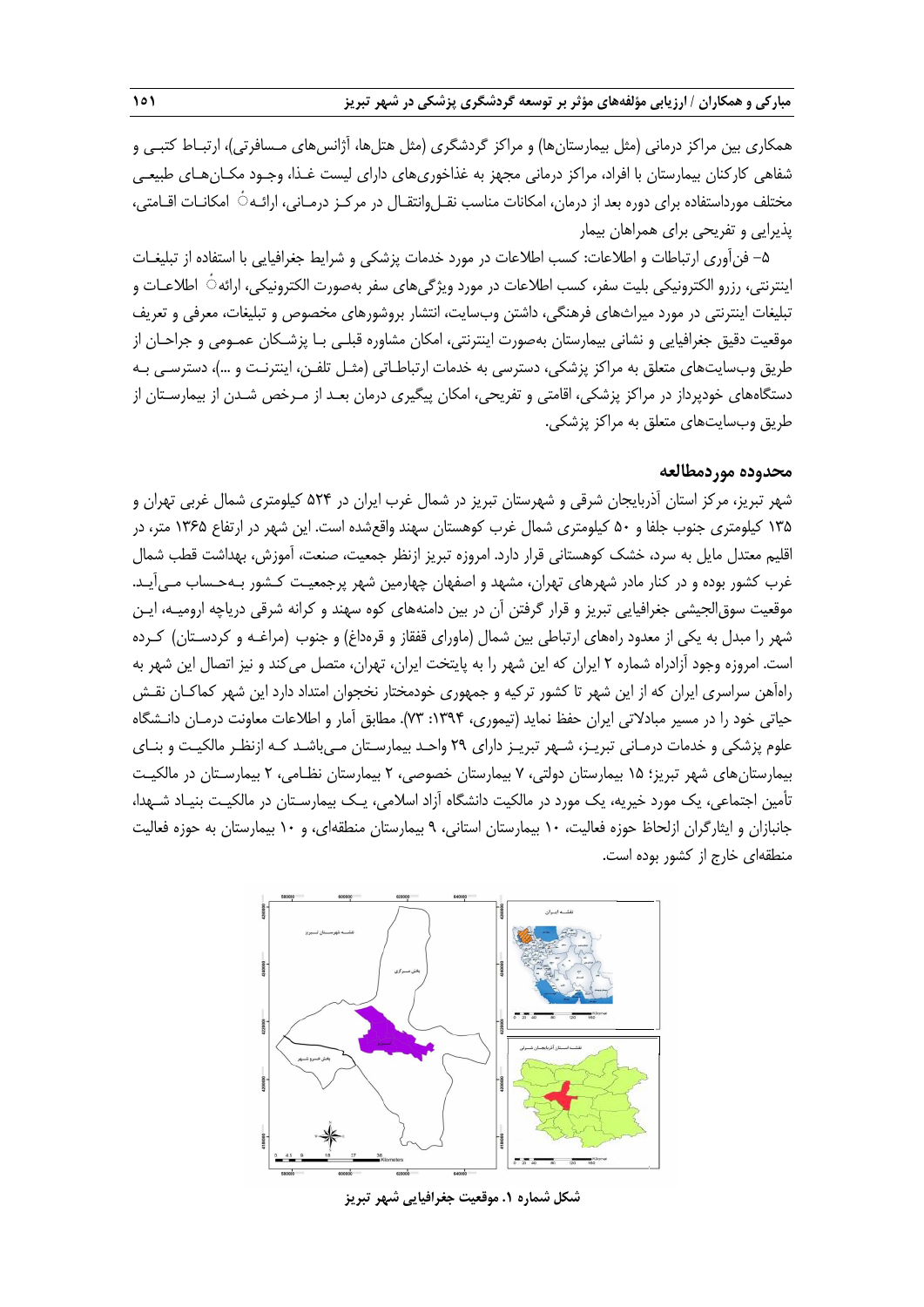

**شكل شماره .2 نقشه پراكنش فضايي بيمارستانها در شهر تبريز**

## **بحث و يافتهها**

از كل حجم نمونه 276 نفر از نمونه آماري تحقيق (71/9 درصد نمونه آمـاري) را مـرد و 108 نفـر (28/1 درصـد) را زن تشكيل داده است. 19 نفر از پاسخگويان (4/9 درصد نمونه آماري) زير 30 سـال، 86 نفـر از پاسـخگويان (22/4 درصـد نمونه آماري)، 35 تا 31 سال41، نفر از پاسخگويان (10/7 نمونه آماري) بـين 36 تـا 40 سـال 172 نفـر از پاسـخگويان (۴۴/۸ رصد نمونه آماري) بين ۴۱-۴۵ سال،۶۶ نفر از پاسخگويان (۱۷/۲ درصد نمونه آماري) بالاي ۴۵ سال تشكيل داده است. به لحاظ نحوه اطلاع از مراكز درماني 65 نفر از پاسخگويان (16/9 درصد نمونه آماري) از طريق اقوام و 88 نفـر از پاسخگويان 22/9 درصد نمونه آماري از طريق آژانسهاي مسافرتي، 48 نفر از پاسخگويان (12/5 درصد نمونه آماري) از طريق رسانههاي ديداري و شنيداري و 31 نفر از پاسخگويان را (8/1 درصد نمونه آماري) رسانههـاي چـاپي و 33 نفـر از پاسخگويان (8/6 درصد نمونه آماري) بروشور، 102 نفر از پاسـخگويان (26/6 درصـد نمونـه آمـاري) از طريـق اينترنـت درنهايت 17 نفر (4/4 درصد نمونه آماري) را صندوق بيمه يا توصيه پزشك عنوان كردهاند. به لحـاظ محـل اقامـت 1/3 درصد محل نمونه آماري را اقامتگاه بيمارستان و 132 نفر (34/4 درصد نمونه آماري) را هتل، 76 نفر (19/8 درصد نمونه آماري) را آپارتمان اجارهاي و 117 نفر (30/5 درصد نمونه آماري) را خانه اقوام و 38 نفر را (9/9 درصد نمونـه آمـاري) را كمپ گردشگري تشكيل داده است. ضمناً ميانگين بهدستآمده براي متغير وابسته تحقيق 3/29 بوده است كه بيانگر اين است كه ميزان رضايتمندي از مؤلفههاي توسعه گردشگري در شهر تبريز متوسط به بالا است، كه اين در شكل شماره 3 نمودار ليكرت هم نشان دادهشده است.



## **رابطه بين قيمت خدمات درماني و توسعه گردشگري پزشكي**

با توجه به مقدار r محاسبهشده كه ۶/۹۸۶ مي باشد و اين مقدار از مقدار بحراني اسپيرمن با درجه آزادي ۳۸۳ كه ۰/۰۰۱ است، كوچكتر ميباشد، لذا رابطه معنيداري معكوس و منفي بين قيمت و توسعه گردشگري پزشكي وجود دارد.

| جدوں سمارہ ۱۰ ارمون اسپیرمن برای تعیین ممبسنگی فیمت و توسعه تردسخری پرسخی |                           |                         |  |  |
|---------------------------------------------------------------------------|---------------------------|-------------------------|--|--|
|                                                                           | قىمت                      | گردشگری پزشکی           |  |  |
| ضريب همبستگي اسپيرمن                                                      | \/•••                     | $-1905$                 |  |  |
| سطح معنىدارى                                                              | ٠                         | $\cdot/\cdot\cdot\cdot$ |  |  |
| ضريب همبستگي اسپيرمن                                                      | $-1905$                   | ۱٬۰۰۰                   |  |  |
| سطح معنىدارى                                                              | $\cdot$ / $\cdot$ $\cdot$ | ٠                       |  |  |

**جدول شماره .1 آزمون اسپيرمن براي تعيين همبستگي قيمت و توسعه گردشگري پزشكي**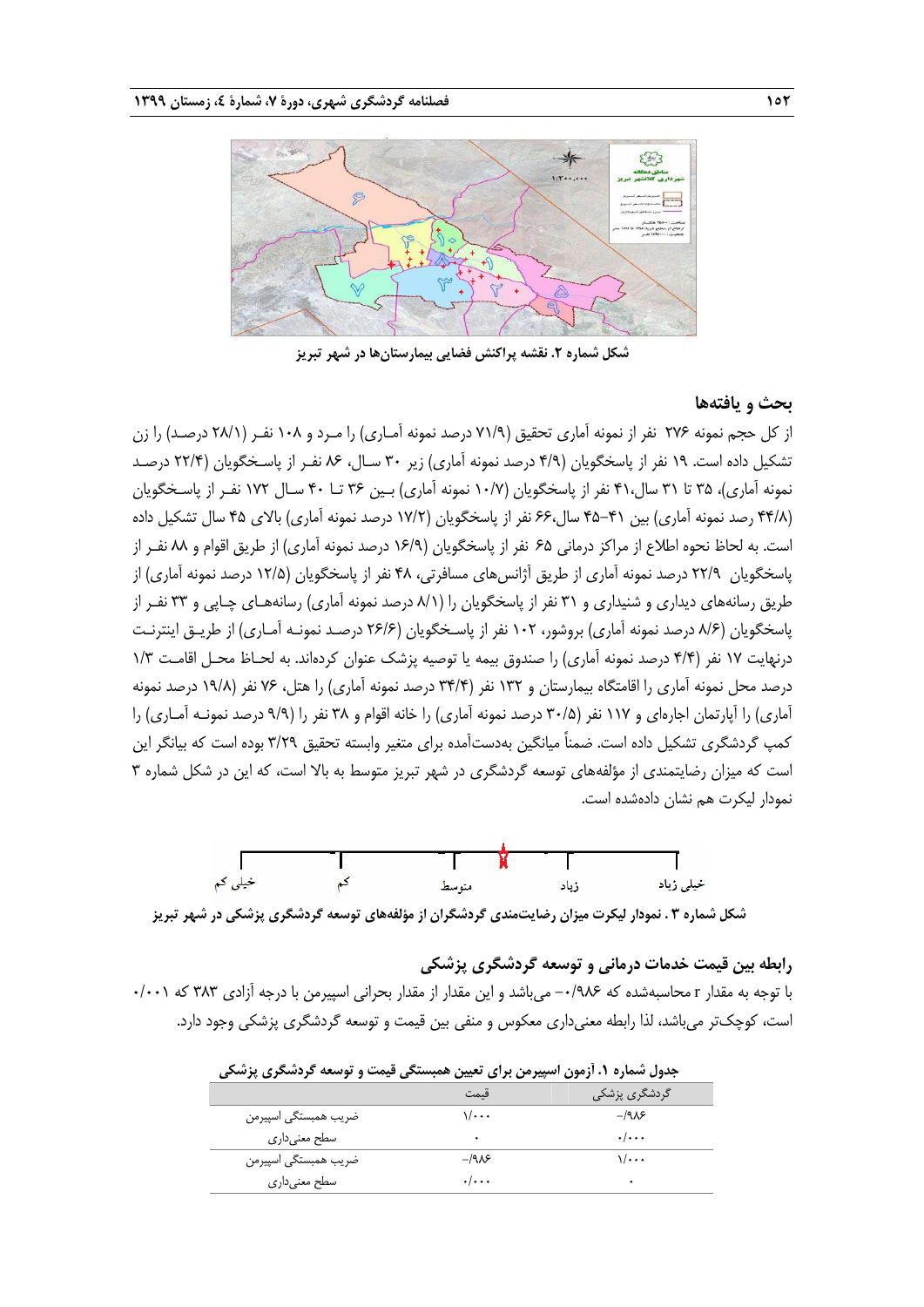براي آزمون تأثير متغير مستقل بر متغير وابسته از آزمون رگرسيون استفادهشده است. چنانچه در جدول شماره 2 ملاحظه ميگردد ضريب همبستگي (R) بين دو متغير برابر بـا ١٩٨۶ اسـت. همچنـين معنـي‹داري آزمـون مربوطـه برابـر ٠/٠٠٠ ميباشد، ميتوان چنين ادعا نمود كه آزمون فوق با خطاي 0/05 يا سطح اطمينان /95 معنيدار مـيباشـد. بـا توجـه بـه خبريب تشخيص  $\mathop{\rm R}^2$  كه عبارت است از نسبت تغييرات توضيح دادهشده توسط متغير x به تغييرات كل، ٩٧٢/٠ ميباشـد. ميتوان بيان نمود كه 97/2 درصد توسعه گردشگري پزشكي، توسط قيمت تبيين ميگردد.

|              | .          |                             |                      |            |                |                            |
|--------------|------------|-----------------------------|----------------------|------------|----------------|----------------------------|
| R            |            | $(\mathsf{R}^2)$ ضريب تشخيص | ضريب تشخيص تعديلشده  |            |                | خطاى استاندارد             |
|              | .198       | .79Y                        | .79                  |            |                | . / .                      |
| منبع تغييرات | درجه آزادی | مجموع مربعات                | ميانگين مربعات       | F          | سطح<br>اطمينان | سطح معنىدارى               |
| رگرسيون      |            | ۴۵/۴۶۵                      | ٣۵/۴۶۵               |            | ۱۹۵.           | $\cdot/\cdots$             |
| باقىماندە    | ۳۸۳        | $1/\tau \cdot \Delta$       | $\cdot/\cdot\cdot$ Y | $5/\tau$ . |                | نتيجه أزمون:               |
| کل           | ۳۸۴        | $f$ /YY $\cdot$             | ------               |            |                | $\mathrm{H}_{1}$ تأييد فرض |

**جدول شماره :2 تحليل واريانس به مدل رگرسيوني متغير قيمت خدمات درماني و توسعه گردشگري پزشكي** 

**جدول شماره .3 ضرايب پارامتر مربوط به رابطه متغير قيمت خدمات درماني و توسعه گردشگري پزشكي** 

| لا شسخط B<br>عنوان متغير<br>t محاسىەشدە  | نتيجه أزمون<br>سطح معنىدارى                                   |
|------------------------------------------|---------------------------------------------------------------|
| عرض از مبدأ<br>$\gamma \gamma$<br>۵/۰۱۴  | $\mathrm{H}_{1}$ تأييد فرض<br>$\cdot$ $\cdot$ $\cdot$ $\cdot$ |
| $-Y9/FY$<br>$-1980$<br>قیمت خدمات درمانی | $\mathrm{H}_{1}$ تأييد فرض<br>$\cdot$ $\cdot$ $\cdot$ $\cdot$ |

بنابراين با توجه به جدول شماره ۳، رابطه رياضي متغير قيمت و توسعه گردشگري پزشكي بهصورت زير خواهد بود:  $Y = -1717 - 1980X$ 

ميتوان با توجه به نتايج بهدستآمده بيان نمود كه يك واحد افزايش در قيمت خدمات درماني باعث -0/945 واحد تغيير در توسعه گردشگري پزشكي ميگردد. به ديگر سخن بـا افـزايش يـك واحـد قيمـت خـدمات درمـاني، كـاهش توسـعه گردشگري پزشكي انتظار ميرود.

**رابطه كيفيت خدمات درماني و پزشكي و توسعه گردشگري پزشكي در شهر تبريز**  چنانچه در جدول شماره 4 ملاحظه ميگردد در سطح معنيداري يك دامنهاي، سطح معنيداري آزمون اسـپيرمن 0/000 بوده و اين سطح از حداقل سطح معنيداري 0/05 كوچكتر بوده و نيز بـا توجـه بـه مقـدار r محاسـبهشـده كـه 0/869 ميباشد و اين مقدار از مقدار بحراني اسپيرمن با درجه آزادي 383 كه 0/001 است، بزرگتر ميباشد، لذا رابطه معنيداري بين ميزان كيفيت خدمات درماني و پزشكي و توسعه گردشگري پزشكي وجود دارد.

**جدول شماره .4 آزمون اسپيرمن براي تعيين كيفيت خدمات درماني و پزشكي و توسعه گردشگري پزشكي** 

|                      | كىفىت خدمات                     | ٔ توسعه گردشگری پزشک <u>ی</u> |
|----------------------|---------------------------------|-------------------------------|
| ضریب همبستگی اسپیرمن | \/•••                           | ۶۹/۱                          |
| ِ سطح معنی داری      | ٠                               | $\cdot/\cdot\cdot\cdot$       |
| ضريب همبستگي اسپيرمن | ۶۹ ا                            | 1/ • • •                      |
| سطح معنیداری         | $\cdot$ $\cdot$ $\cdot$ $\cdot$ | ٠                             |

براي آزمون تأثير متغير مستقل بر متغير وابسته از آزمون رگرسيون استفاده شده است. چنانچه در جدول شماره 5 ملاحظه ميگردد ضريب همبستگي (R (بين دو متغير برابر با 0/869 است. كه با ضريب همبـستگي اسـپيرمن برابـر اسـت (زيـرا رگرسيون خطي ساده ميباشد.) و از سوي ديگر اينكه كه سطح معنيداري آزمون مربوطه برابر 0/000 ميباشد، ميتـوان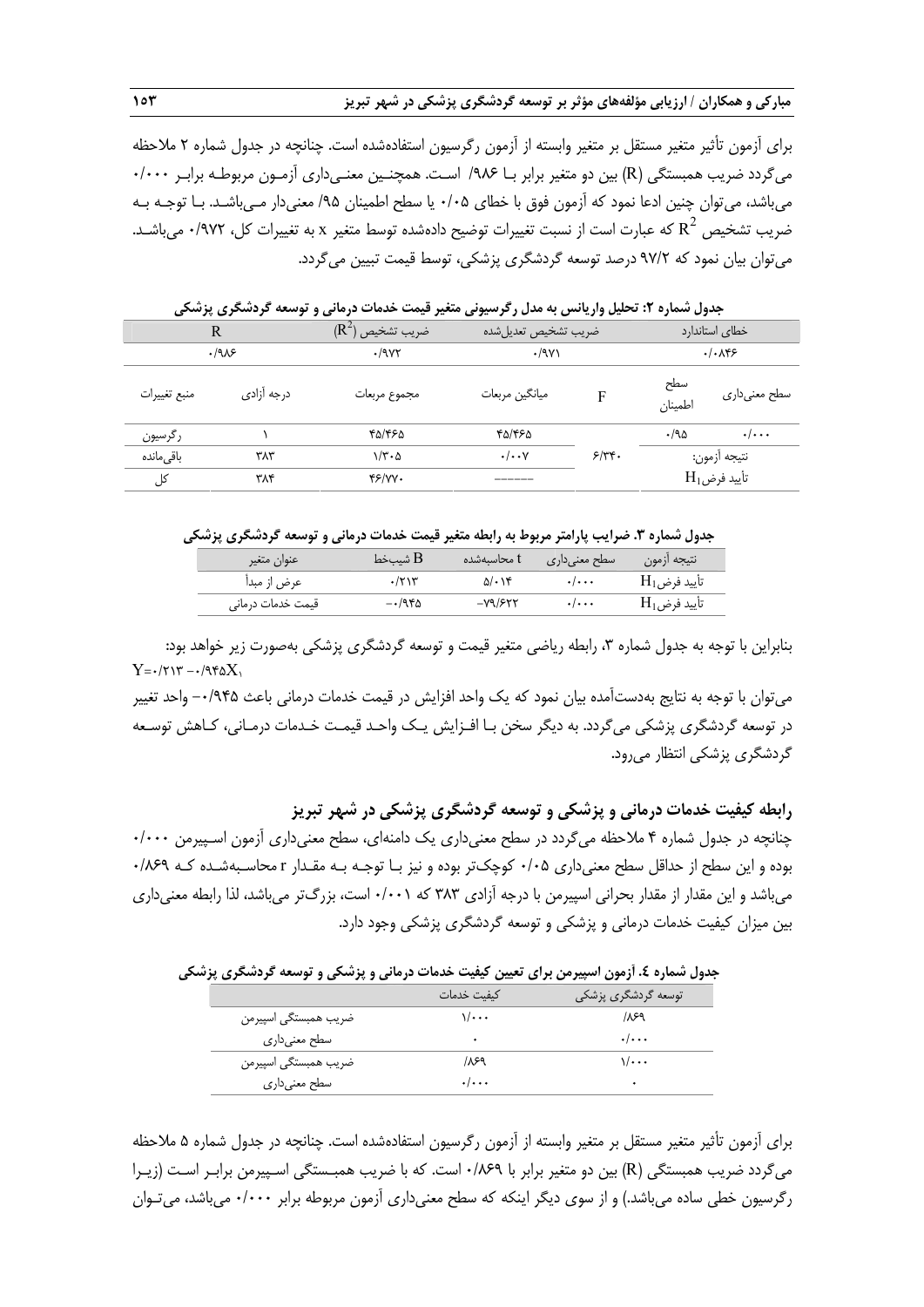$\mathrm{R}^2$  چنين ادعا نمود كه آزمون فوق با خطاى ۰/۰۵ يا سطح اطمينان ۹۵/ معنىدار مىباشد با توجه به ضـريب تـشخيص كه عبارت است از نسبت تغييرات توضيح دادهشده توسط متغير x به تغييرات كل، 0/756 ميباشد. ميتوان بيان نمود كه 75/6 درصد ميزان توسعه گردشگري پزشكي، توسط كيفيت خدمات تبيين ميگردد.

جدول شماره ٥. تحلیل واریانس مربوط به مدل رگرسیونی کیفیت خدمات درمانی و پزشکی و توسعه گردشگری پزشکی

|              |            | ضريب تشخيص (R2) | ضريب تشخيص تعديلشده |                | خطای استاندارد |                         |
|--------------|------------|-----------------|---------------------|----------------|----------------|-------------------------|
| ۶۹/          |            | ۷۵۶/            | ۷۵۴/                |                |                | ۲۵۰/                    |
| منبع تغييرات | درجه ازادی | مجموع مربعات    | ميانگين مربعات      |                | سطح اطمينان    | سطح معنیداری            |
| رگرسیون      |            | ۳۵/۳۴۲          | ۳۵/۳۴۲              | <b>AST/ATI</b> | .40            | $\cdot/\cdot\cdot\cdot$ |
| باقے ,ماندہ  | ۳۸۳        | ۱۱/۴۲۹          | ۶۳،                 |                |                | نتيجه ازمون:            |
| کل           | ۳۸۴        | Y5/VV.          | _____               |                |                | تأييد فرضH1             |

**جدول شماره .6 ضرايب پارامتر مربوط به متغير كيفيت خدمات درماني و پزشكي و توسعه گردشگري پزشكي** 

| عنوان متغير | b شسخط $\mathrm{B}$ | I محاسىەشدە | سطح معنی داری             | نتيجه أزمون                |
|-------------|---------------------|-------------|---------------------------|----------------------------|
| عرض از مبدأ | ۱۸۱۶                | ۶٬۹۸۱       | $\cdot$ / $\cdot$ $\cdot$ | $\mathrm{H}_{1}$ تأييد فرض |
| كىفىت خدمات | ۷۸۴/                | ۳/۷۲۴       | . /                       | $\mathrm{H}_{1}$ تأييد فرض |

بنابراين با توجه به جدول شماره ۶، رابطه رياضي تأثير كيفيت خدمات درماني و پزشـكي و توسـعه گردشـگري پزشـكي بهصورت زير خواهد بود:

## $Y = \cdot / \Lambda \sqrt{2} + \cdot / \sqrt{2}X$

ميتوان با توجه به نتايج بهدستآمده بيان نمود كه يك واحد افزايش در كيفيت خدمات باعـث 0/784 واحـد افـزايش در توسعه گردشگري پزشكي ميگردد.

**رابطه فرهنگ و توسعه گردشگري پزشكي در شهر تبريز** 

چنانچه در جدول شماره 7 ملاحظه ميگردد با توجه به مقدار r محاسبهشده كه 0/720 ميباشـد و ايـن مقـدار از مقـدار بحراني اسپيرمن با درجه آزادي ٣٨٣ كه ١٠٠٠٠ است، بزرگتر مي باشد، لـذا رابطـه معنـي داري بـين فرهنـگ و توسـعه گردشگري پزشكي در شهر تبريز رابطه وجود دارد.

**جدول شماره .7 آزمون اسپيرمن براي تعيين همبستگي بين فرهنگ و توسعه گردشگري پزشكي در شهر تبريز** 

|                      | فرهنگ                     | توسعه گردشگری پزشکی             |
|----------------------|---------------------------|---------------------------------|
| ضريب همبستگي اسپيرمن | $\sqrt{\cdots}$           | $\cdot$ / $\forall$ $\cdot$     |
| سطح معنىدارى         | ٠                         | $\cdot$ $\cdot$ $\cdot$ $\cdot$ |
| ضريب همبستگي اسپيرمن | $\cdot/\gamma\gamma$ .    | $\sqrt{\cdots}$                 |
| سطح معنىدارى         | $\cdot$ / $\cdot$ $\cdot$ | ٠                               |

براي آزمون تأثير متغير مستقل بر متغير وابسته از آزمون رگرسيون استفاده شده است. چنانچه در جدول شماره 8 ملاحظه ميگردد نشان ميدهد كه ضريب همبستگي (R (بين دو متغير برابر با 0/720 كه با ضـريب همبـستگي اسـپيرمن برابـر است (زيرا رگرسيون خطي ساده ميباشد.) و از سويي ديگر اينكه سطح معنيداري آزمون مربوطه برابر 0/000 مـيباشـد، ميتوان چنين ادعا نمود كه آزمون فوق با خطاي 0/05 يا سطح اطمينان /95 معنـيدار مـيباشـد. بـا توجـه بـه ضـريب تشخيص  $\rm R^2$  كه عبارت است از نسبت تغييرات توضيح دادهشده توسط متغير x به تغييرات كل 0/\18^ ميباشد. مي تـوان بيان نمود كه 51/8 درصد توسعه گردشگري پزشكي، توسط فرهنگ تبيين ميگردد.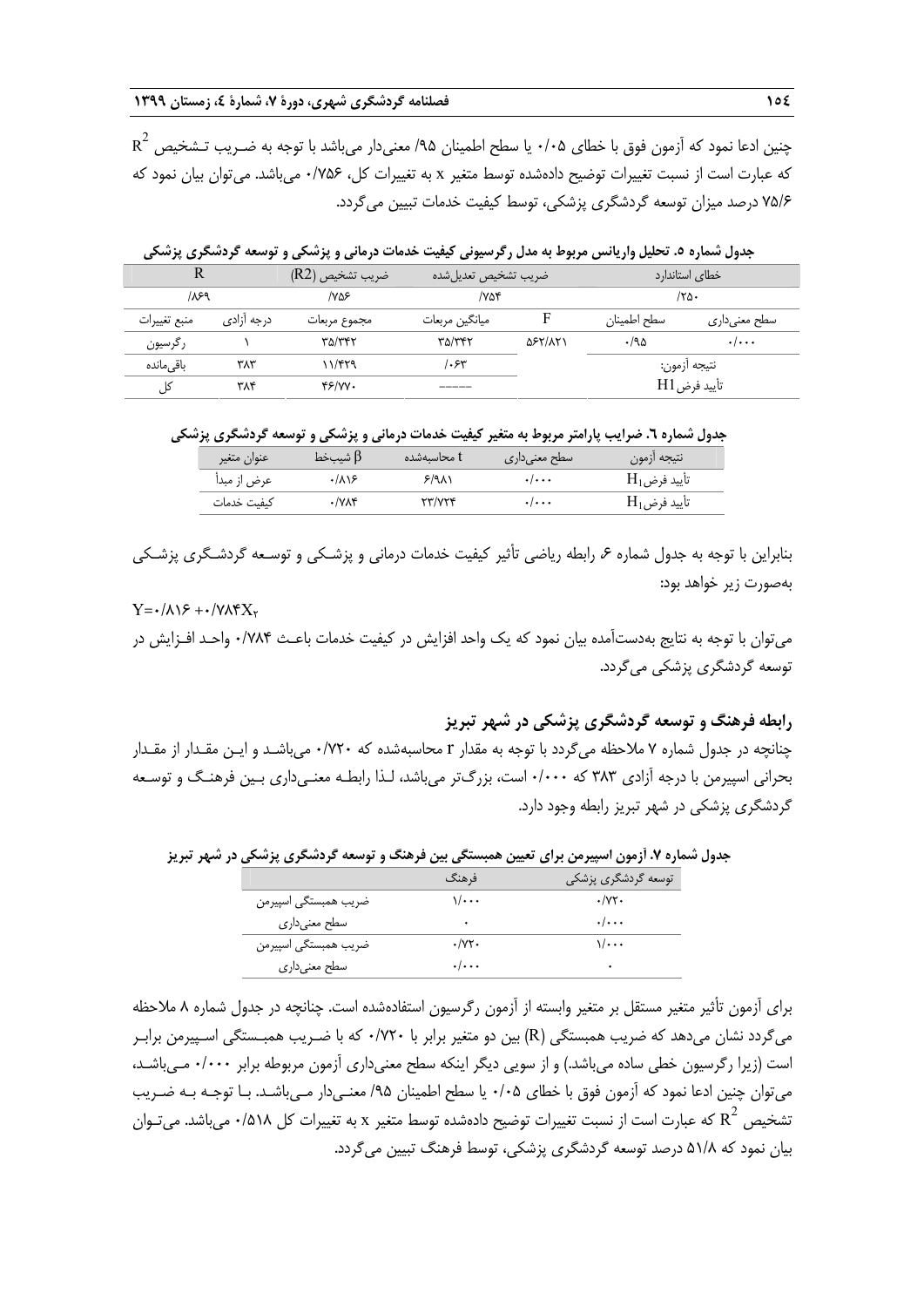|                | .                  |                          |                     |        |             |                         |
|----------------|--------------------|--------------------------|---------------------|--------|-------------|-------------------------|
|                |                    | $(R^2)$<br>اضريب تشخيص ا | ضريب تشخيص تعديلشده |        |             | خطای استاندارد          |
| $/ \nu \tau$ . |                    | ۸۱۸/                     | ۱۵۱۵                |        |             | ۱۳۵۱                    |
| منبع تغييرات   | درجه آزاد <i>ی</i> | مجموع مربعات             | ميانگين مربعات      |        | سطح اطمينان | سطح معنیداری            |
| رگرسیون        |                    | ۲۴/۲۲۵                   | ۱۴/۲۲۵              |        | ۸۵/         | $\cdot/\cdot\cdot\cdot$ |
| باقے ٕماندہ    | ۳۸۳                | ۲۲/۵۴۵                   | ۱۲۴                 | ۱۵/۵۶۳ |             | نتيجه أزمون:            |
| کل             | ۳۸۴                | 46/W.                    | ______              |        |             | تأييد فرض H1            |

**جدول شماره .8 تحليل واريانس مربوط به مدل رگرسيوني متغير فرهنگ و توسعه گردشگري پزشكي**

| جدول شماره ۹. ضرایب پارامتر مربوط به فرهنگ و توسعه گردشگری پزشکی |  |  |  |  |
|------------------------------------------------------------------|--|--|--|--|
|------------------------------------------------------------------|--|--|--|--|

| عنوان متغير | شسەخط $\beta$ |        | ا سطح معنیداری t محاسبهشده | تتيجه أزمون                |
|-------------|---------------|--------|----------------------------|----------------------------|
| عرض از مبدأ | 11.V9         | 5/0.54 | $\cdot$ / $\cdot$ .        | $\mathrm{H}_{1}$ تأييد فرض |
| ف هنگ       | ۱۶۹۱.         | ۱۳/۹۸۴ | $\cdot$ / $\cdot$ $\cdot$  | $\mathrm{H_{1}}$ تأييد فرض |

بنابراين رابطه رياضي تأثير متغير در ميزان فرهنگ و توسعه گردشگري پزشكي بهصورت زير خواهد بود:  $Y = 1/079 +1/89X_r$ 

بنابراين با توجه به نتايج جدول شماره 9 ميتوان بيان نمود كه يك واحد افـزايش در م تغيـر فرهنـگ باعـث 0/691 واحد افزايش در گردشگري پزشكي ميشود.

**رابطه امكانات و تسهيلات و تجهيزات پزشكي و توسعه گردشگري پزشكي در شهر تبريز**  همانطور كه در جدول شماره 10 ملاحظه ميگردد. اين سطح از حداقل سطح معنيداري 0/05 كوچكتر بوده و نيـز بـا توجه به مقدار r محاسبهشده كه 0/896 ميباشد و اين مقدار از مقدار بحراني اسپيرمن بـا درجـه آزادي 383 كـه 0/001 است، بزرگتر ميباشد، بنابراين رابطه معنيداري بين امكانـات و تـسهيلات و تجهيـزات پزشـكي و توسـعه گردشـگري پزشكي در شهر تبريز رابطه وجود دارد.

|                      | امكانات                 | توسعه گردشگری پزشکی     |
|----------------------|-------------------------|-------------------------|
| ضريب همبستگي اسپيرمن | ۰۰۰۱/                   | 1195                    |
| سطح معنىدارى         | ٠                       | $\cdot/\cdot\cdot\cdot$ |
| ضريب همبستگي اسپيرمن | ۱۸۹۶                    | ۰۰۰۱۱                   |
| سطح معنىدارى         | $\cdot/\cdot\cdot\cdot$ | ٠                       |

**جدول شماره .10 آزمون اسپيرمن براي تعيين همبستگي امكانات و توسعه گردشگري پزشكي** 

براي آزمون تأثير متغير مستقل بر متغير وابسته از آزمون رگرسـيون اسـتفادهشـده اسـت. چنانچـه در جـدول شـماره 11 ملاحظه ميگردد، نشان ميدهد ضريب همبستگي (R (بين دو متغير برابر 0/896 كه با ضريب همبستگي اسپيرمن برابـر است (زيرا رگرسيون خطي ساده ميباشد.) و از سويي ديگر اينكه سطح معنيداري آزمون مربوطه برابر 0/000 مـيباشـد، ميتوان چنين ادعا نمود كه آزمون فوق با خطاي 0/05 يا سطح اطمينان /95 معنـيدار مـيباشـد. بـا توجـه بـه ضـريب تشخيص  $\mathsf{R}^2$  كه عبارت است از نسبت تغييرات توضيح دادهشده توسط متغير x به تغييرات كل٢٠٧،٠ ميباشد. ميتـوان بيان نمود كه 80/2 درصد توسعه گردشگري پزشكي، توسط متغير امكانات <sup>و</sup> تجهيزات تبيين ميگردد.

|              | جدوں سمارہ ۰،۱۰ تختین واریائش مربوط به مدن ر ترسیونی امحادث و توسعه تردستگری پرسخی |                                        |                      |         |                |                         |  |
|--------------|------------------------------------------------------------------------------------|----------------------------------------|----------------------|---------|----------------|-------------------------|--|
|              |                                                                                    | ضريب تشخيص (R2)<br>ضريب تشخيص تعديلشده |                      |         | خطای استاندارد |                         |  |
| .1195        |                                                                                    | $\cdot/\lambda\cdot$ ۲                 | $\cdot/\lambda\cdot$ |         |                | ۱۲۲۵.                   |  |
| منبع تغييرات | درجه ازادی                                                                         | مجموع مربعات                           | ميانگين مربعات       |         | سطح اطمينان    | سطح معنیداری            |  |
| رگرسیون      |                                                                                    | ۳۷/۵۱۳                                 | ۳۷/۵۱۳               | VTV/F9. | /۹۵            | $\cdot/\cdot\cdot\cdot$ |  |
| باقے ,ماندہ  | ۳۸۳                                                                                | 9/751                                  | $. / \cdot \Delta$   |         |                | نتيجه أزمون:            |  |
| کل           | ۳۸۴                                                                                | $f$ / $V$                              |                      |         |                | تأييد فرض H1            |  |

**جدول شماره :11 تحليل واريانس مربوط به مدل رگرسيوني امكانات و توسعه گردشگري پزشكي**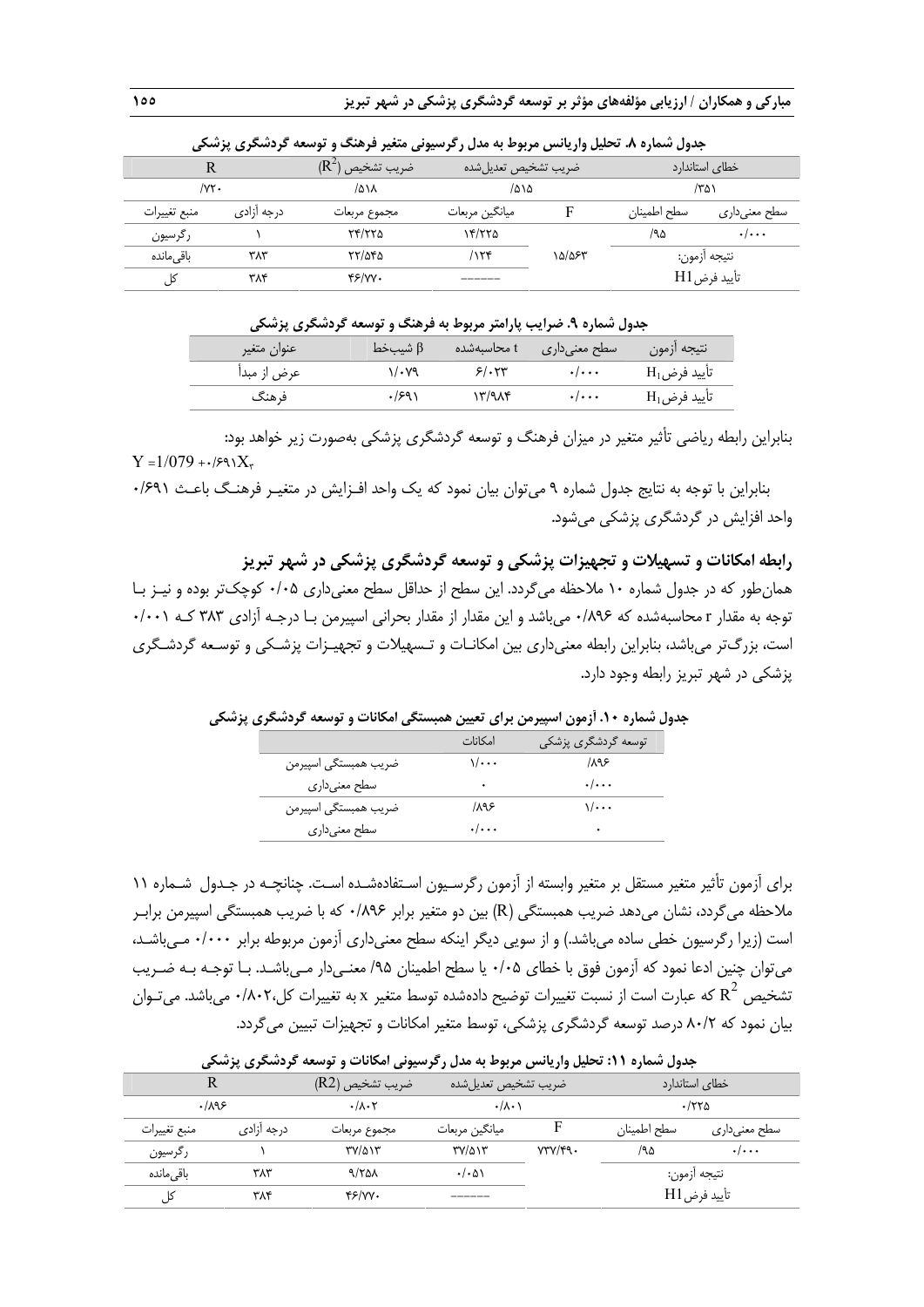| جدون سمره ۰٬۰۰۰ صرایب پاراسر مربوط به منتیر امتحادث و توسعه تردستگری پرسانی |           |             |                           |                            |  |
|-----------------------------------------------------------------------------|-----------|-------------|---------------------------|----------------------------|--|
| عنوان متغير                                                                 | ا شیبخط β | t محاسىەشدە | سطح معنىدارى              | نتيجه أزمون                |  |
| عرض از مبدأ                                                                 | ۸۸۵۰۰     | ۵/۳۱۹       | $\cdot/\cdot\cdot\cdot$   | $\mathrm{H}_{1}$ تأييد فرض |  |
| امكانات و تجهيزات                                                           | ۰/۸۳۳     | ۲۷/۱۵۷      | $\cdot$ / $\cdot$ $\cdot$ | $\mathrm{H}_{1}$ تأييد فرض |  |

**جدول شماره .12 ضرايب پارامتر مربوط به متغير امكانات و توسعه گردشگري پزشكي** 

بنابراين رابطه رياضي امكانات و تجهيزات بهصورت زير خواهد بود:

#### $Y = \Delta/\lambda\lambda + \frac{1}{2}\lambda\gamma Y^2 + \lambda\gamma Y^2 + \lambda\gamma Y^2 + \lambda\gamma Y^2 + \lambda\gamma Y^2 + \lambda\gamma Y^2 + \lambda\gamma Y^2 + \lambda\gamma Y^2 + \lambda\gamma Y^2 + \lambda\gamma Y^2 + \lambda\gamma Y^2 + \lambda\gamma Y^2 + \lambda\gamma Y^2 + \lambda\gamma Y^2 + \lambda\gamma Y^2 + \lambda\gamma Y^2 + \lambda\gamma Y^2 + \lambda\gamma Y^2 + \lambda\gamma Y^2 + \lambda\gamma Y^2 + \lambda\gamma Y^2 + \lambda\gamma Y^2 + \lambda\gamma Y^2 + \lambda\gamma Y^2 + \lambda\gamma Y^2 + \lambda\gamma Y$

بنابراين با توجه به نتايج جدول شماره 12 ميتوان بيان نمود كه يك واحد افزايش در امكانات باعث /833 واحد افـزايش در توسعه گردشگري پزشكي ميشود.

## **رابطه فنآوري ارتباطات و اطلاعات و توسعه گردشگري پزشكي در شهر تبريز**

چنانچه در جدول شماره 13 ملاحظه ميگردد با توجه به مقدار r محاسبهشده كه /834 مـيباشـد و ايـن مقـدار از مقـدار بحراني اسپيرمن با درجه آزادي 383 كه 0/001 است، بزرگتر ميباشد، بنابراين رابطه معنيداري فـنآوري اطلاعـات و توسعه گردشگري پزشكي وجود دارد.

**جدول شماره .13 آزمون اسپيرمن براي تعيين همبستگي فنآوري اطلاعات و توسعه گردشگري پزشكي**

|                      | فن أوري اطلاعات         | توسعه گردشگری پزشکی     |
|----------------------|-------------------------|-------------------------|
| ضريب همبستگي اسپيرمن | ۰۰۰/۱                   | $/ \Lambda r f$         |
| سطح معنىدارى         | ۰                       | $\cdot/\cdot\cdot\cdot$ |
| ضريب همبستگي اسپيرمن | $/ \Lambda \tau \tau$   | ۰۰۰/۱                   |
| سطح معنىدارى         | $\cdot/\cdot\cdot\cdot$ | ٠                       |

براي آزمون تأثير متغير مستقل بر متغير وابسته از آزمون رگرسـيون اسـتفاده شـده اسـت. چنانچـه در جـدول شـماره 14 ملاحظه ميگردد، نشان مي دهد ضريب همبستگي (R) ۸۳۴/ است. و از سـويي ديگـر اينكـه سـطح معنـي داري آزمـون مربوطه برابر ۱٬۰۰۰ مي باشد، مي توان چنين ادعا نمود كه آزمون فوق با خطاي ۰/۰۵ يـا سـطح اطمينـان ۹۵/ معنـيدار میباشد. با توجه به ضريب تشخيص  $\mathrm{R}^2$  که عبارت است از نسبت تغييرات توضيح دادهشده توسط متغير  $\mathrm{x}$  بـه تغييـرات 0/695 ميباشد. ميتوان بيان نمود كه 0/695 درصد توسعه گردشگري پزشكي، توسط متغير فـنآوري اطلاعـات تبيـين ميگردد.

**جدول شماره .14 تحليل واريانس مربوط به مدل رگرسيوني فنآوري اطلاعات و توسعه گردشگري پزشكي** 

| R            |            | /ضريب تشخيص (R2) | ضريب تشخيص تعديلشده                        |        |              | خطای استاندارد       |
|--------------|------------|------------------|--------------------------------------------|--------|--------------|----------------------|
|              | .774       | ۳۹۵/             | .1594                                      |        |              | $\cdot$ /۲۷۹         |
| منبع تغييرات | درجه ازادی | مجموع مربعات     | میانگین مربعات                             |        | سطح اطمينان  | سطح معنیداری         |
| رگرسیون      |            | 11/0.9           | $\mathcal{H}^{\prime\prime}$ $\mathcal{A}$ |        | .790         | $\cdot/\cdot \Delta$ |
| باقے ماندہ   | ۳۸۳        | ۱۴/۲۶۱           | /۰۷۸                                       | YY/X5A | نتيجه ازمون: |                      |
| کل           | ۳۸۴        | 45/VV.           | ______                                     |        | تأييد فرضH1  |                      |

**جدول شماره .15 ضرايب پارامتر مربوط به متغير فنآوري اطلاعات و توسعه گردشگري پزشكي** 

| عنوان متغير    | لا شسخط B | t محاسىەشدە | ا سطح معنی داری           | تتيجه أزمون |
|----------------|-----------|-------------|---------------------------|-------------|
| عرض از مبدأ    | ۱۹۷۶.     | ۷/۶۰۱       | $\cdot$ / $\cdot$ $\cdot$ | تأييد فرضH1 |
| فنأورى اطلاعات | ۱۷۴۴.     | ۲۰/۳۶۸      | $\cdot$ / $\cdot$ $\cdot$ | تأييد فرضH1 |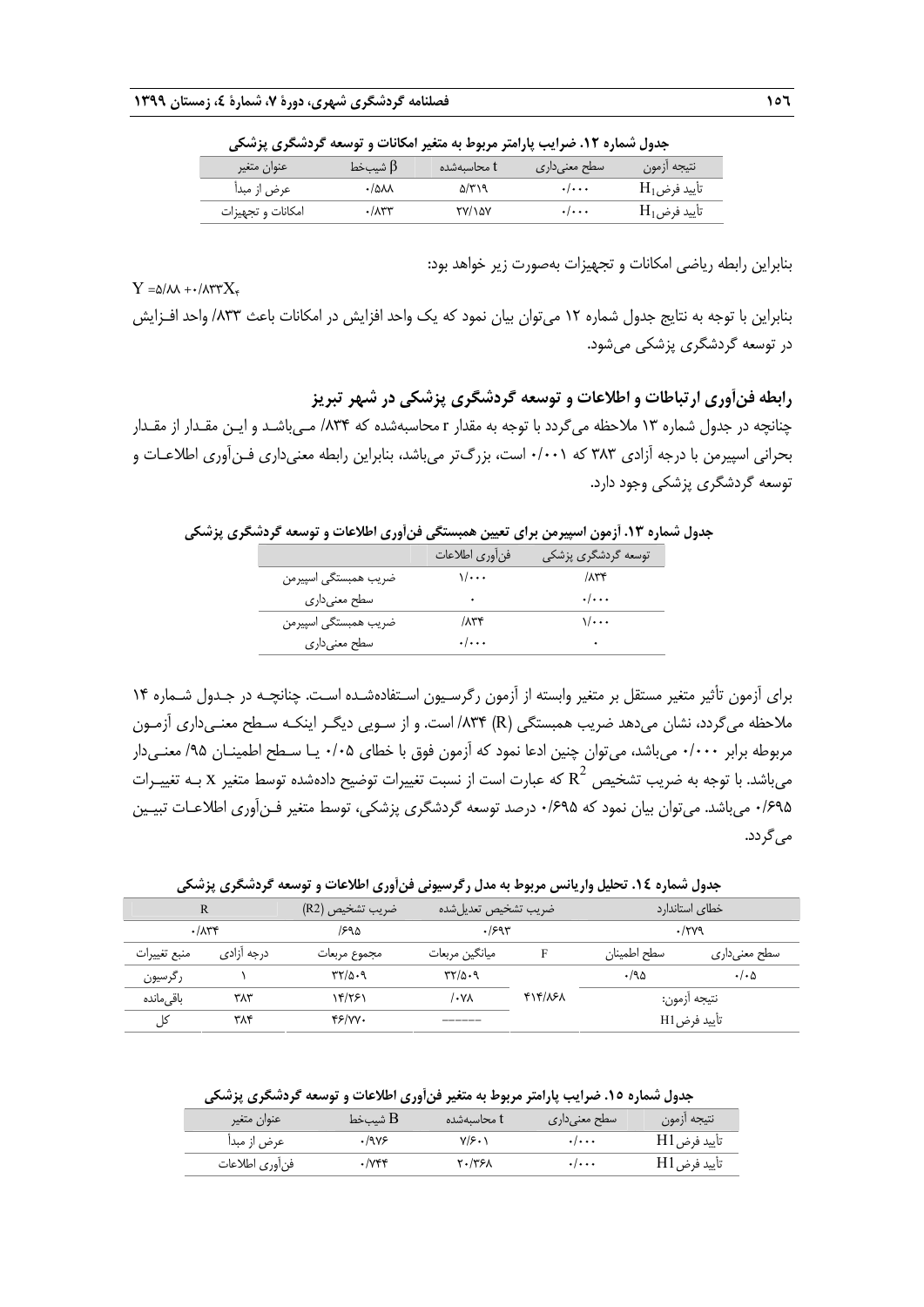بنابراين رابطه رياضي فنآوري اطلاعات و توسعه گردشگري پزشكي بهصورت زير خواهد بود:

 $Y = 0/976 + 0/744 X_5$ بنابراين با توجه به نتايج جدول شماره 15 ميتوان بيان نمود كه يك واحد افـزايش در فـنآوري اطلاعـات باعـث تغييـر بهاندازه /744 واحد در توسعه گردشگري پزشكي ميشود. به ديگر سخن با افزايش يك واحد فنآوري اطلاعات، افزايش توسعه گردشگري پزشكي بهاندازه 0/744 انتظار ميرود.

## **نتيجهگيري**

گردشگري قسمت اعظمي از درآمدهاي ارزي كشورها را تشكيل ميدهد. اين صنعت رو به رشد طبـق اعلاميـه سـازمان تجارت جهاني رتبه سوم را در تجارت بينالملـل در سـال 2000 مـيلادي كـسب كـرده و پـس از نفـت و خودروسـازي عظيمترين صنعت جهان شناختهشده است. يكي از انواع گردشگري پزشكي ميباشـد. بـر اسـاس آمـار سـازمان جهـاني بهداشت در سال 2004 ميلادي، سالانه حدود 50 ميليارد دلار صـرف درمـان بيمـاران منطقـه در كـشورهاي اروپـايي و آمريكايي ميشود كه جذب درصدي از اين مبلغ ميتواند تـأثير چـشمگيري در اقتـصاد گردشـگري پزشـكي كـشورهاي آسيايي داشته باشد. افزايش سرمايهگذاري توسط بخش خصوصي كه منجر به توسعه اقتصادي و ايجاد اشتغال خواهد شد يكي ديگر از مزايايي است كه در صورت توسعه گردشگري پزشكي به وقوع خواهد پيوست. از ديگر دستاوردهاي توسـعه گردشگري پزشكي، ارتقاي كيفيت خدمات سلامت است كه اهميت پرداختن به آن را چنـدين برابـر كـرده اسـت. نتـايج آمارها حاكي از آن است كه چنانچه گردشگري پزشكي 7/5 تا 8 درصد رشد داشته باشد ارتقاي كيفيت خدمات بهداشـتي درماني از رشد 20 درصدي برخوردار خواهد بود. الايفسكي و مايرز (2008) بيان ميكنند كه توانـايي جـذب گردشـگر در بخش سلامت و در بازار بينالمللي كاملاً به كيفيت تضمينشده وابسته است. همچنين جباري و همكـاران (2006) بيـان ميكنند بيماراني كه در ليستهاي طولانيمدت قرار دارند و يا از بيمههاي سلامت بهـرهاي نمـيبرنـد معمـولاً خـدمات موردنياز خود را در كشورهاي درحالتوسعه جستجو ميكنند. ايران هم با عنايت به مزيتهاي خود در گردشگري پزشكي ازجمله هزينه پايين، كيفيت بالاي خدمات سلامت، پزشكان صلاحيتدار و دارا بودن جاذبههاي طبيعي فـراوان، تـصميم دارد از اين مزيت استفاده نمايد. همچنين تبريز بهعنوان يكي از قطبهاي پزشكي در كـشور و حتـي كـشورهاي منطقـه خاورميانه مطرح است. اما متأسفانه در اين بخش توسعه بهصورت يكجانبه صورت گرفتـه و بـسياري از زيرسـاختهـاي توسعه در اين بخش مورد بيتوجهي قرارگرفته است و به همين دليل آنطور كه بايد در جذب گردشـگر سـلامت موفـق نبوده است در دنيا به ازاي هر گردشگر پزشكي بين 4 تا 5 هزار دلار عايد كشور ميزبان ميشود و ايـن ميـزان در ايـران بين 3 تا 4 هزار دلار است. كارهاي تخصصي پزشكي و درماني كه متخصصان ساكن در تبريز انجام ميدهند نشاندهنده تواناييهاي اين قطب پزشكي براي پذيرش بيمار از خارج و توسعه گردشگري پزشكي است كه هم قطب پزشكي و هـم قطب گردشگري است. يكي از راههاي جذب گردشگر پزشكي، بررسي وضعيت مراكز درمـاني بـا توجـه بـه آميـزههـاي بازاريابي ميباشد. بهكارگيري فنون آميزه بازاريابي به سازمان كمك ميكند تا درباره ويژگيهاي محصول، قيمتگـذاري، گزينش روش و كانالهاي توزيع و ترويج و ترفيع فرايندها، به نحو مطلوب تصميمگيري نموده، راهبرد ارزيابي اتخاذشده مبتني بر شرايط محيطي و بخشهاي تعيين و تعريفشده بازار را با موفقيت بيشتري به كار بندد. همـانطـور كـه نتـايج پژوهش نشان داده قيمت خدمات درماني و گردشـگري و همچنـين كيفيـت خـدمات درمـاني و گردشـگري فرهنـگ و امكانات، تسهيلات و تجهيزات درماني و گردشگري و فـنآوري اطلاعـات و ارتباطـات از عوامـل تأثيرگـذار بـر توسـعه گردشگري پزشكي در كلانشهر تبريز هستند. بنابراين لازم است در جهت توسعه اين صنعت بـه شـفاف نمـودن قيمـت خدمات درماني و گردشگري بالا بردن كيفيت خدمات درماني و گردشگري، افزايش و ارتقـا فرهنـگ گردشـگر پـذيري ؛ بهكـارگيري امكانـات، تـسهيلات و تجهيـزات درمـاني و گردشـگري داراي تكنولـوژي بـالا و اسـتانداردهاي جهـاني و بهكارگيري فنآوري اطلاعات در حوزههاي پزشكي و گردشگري پرداخته شود تا بتوان از منـافع سرشـار ايـن صـنعت در جهت اشتغالزايي و ارزآوري براي كشور بهرهمند شد.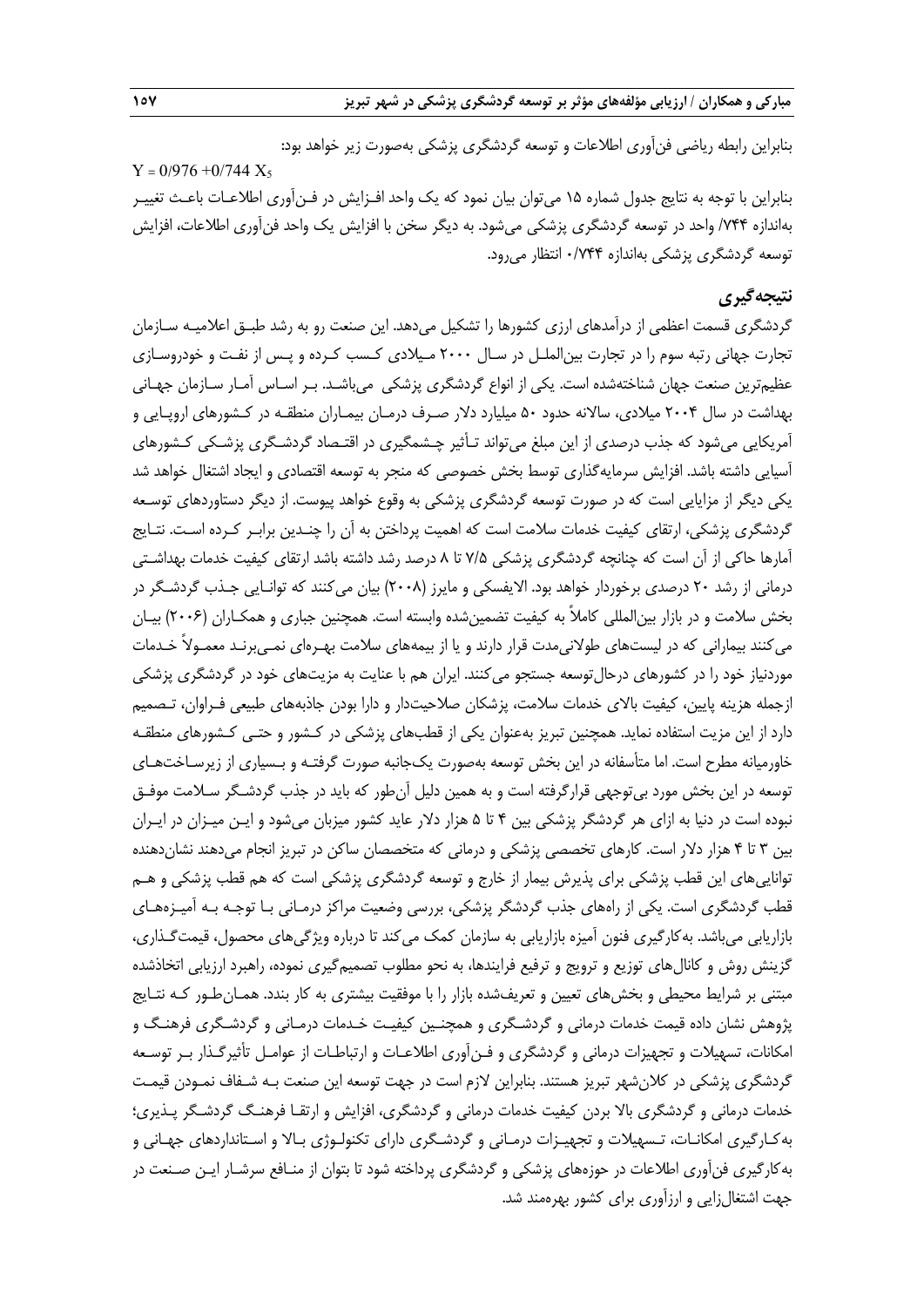#### **پيشنهادها**

-1 ارائه برنامههايي براي خواهرخواندگي شهر تبريز با شهرهاي گردشگري مهم دنيا؛ همچنين، تنظيم روابط همكـاري در اين بخش. ٢- تدوين قوانين منسجم براي جذب گردشگري پزشكي سياستگذاري كلان دولت بـراي رفـع موانـع گردشگري درماني در شهر تبريز. ٣- ايجاد وبسايتهاي مناسب و كمپـينهـاي تبليغـاتي جهـت تبليـغ نقـاط قـوت گردشگري پزشكي تبريز. ۴- بها دادن به متخصصان پزشكي و ارائه تسهيلاتي بهمنظور جلـوگيري از مهـاجرت آنهـا. ۵− شفافسازي قيمتهاي خدمات درماني و گردشگري در شهر تبريز ۶− وجـود متـرجم مـسلط بـه زبـان انگليـسي و متناسب با زبان بيمار براي راهنمايي در زمان پذيرش، بستري و ساير مراحل حضور بيمار در بيمارسـتان -7 نظـارت بـر قيمت و كيفيت خدمات پزشكي و گردشگري ارائهشده به بيماران. ٨– وجود داروخانه شبانهروزي جهت تـأمين داروهـا و تجهيزات موردنياز بيماران در داخل بيمارستان ٩- بهرهمندي از وجود پزشكان متخصص ايراني مقيم خارج و تلاش براي جذب آنان -10 استانداردسازي زيرساختهاي پزشكي و گردشگري مطابق با اسـتانداردهاي كـشورهاي پيـشرو در ايـن زمينه -11 تهيه برنامههاي متنوع، پرداختن به مسائل مربوط به گردشـگري پزشـكي و تـرويج ايـن نـوع گردشـگري در تلويزيون و روزنامههاي محلي براي جذب گردشگران پزشكي -12 بهروز كـردن وبسـايت -13 ايجـاد نمايـشگاههـاي گردشگري پزشكي در ساير استانهاي كشور جهت آشنا نمودن مردم اين استانها با توانهاي پزشكي و گردشگري تبريز -14برنامهريزي براي بردن گردشگران پزشكي و همراهانشان به مراكز گردشـگري و ديـدني شـهر -15 مجهـز كـردن مراكز درماني به تاكسيهاي گردشگري براي تردد و انتقال بيماران و همراهان آنان -16 ارائه بستههاي خـدماتي متنـوع براي بيماران و همراهانشان 17 – داشتن بروشور و ساير مستندات الكترونيكي و غير الكترونيكي جهت معرفي خـدمات قابلارائه در آن مركز و تعيين هزينه خدمات در آن به زبـان انگليـسي. -18 وجـود نقـشه و تعيـين محـل جغرافيـايي بيمارستان و نحوه دسترسي به آن ١٩- تهيه طرح جامع گردشگري پزشكي تبريز.

## **تقدير و تشكر**

بنا به اظهار نويسنده مسئول، اين مقاله حامي مالي نداشته است.

## **منابع**

- 1) ابراهيمزاده، عيسي؛ سخاور، ناهيد؛ تقي زاده، زهرا (1392) بررسي تطبيقي ظرفيتهاي گردشگري سلامت در ايران و هند (بـا بهرهگيري از مدل SWOT و فرايند سلسله مراتبي AHP()، نشريه مطالعات شبهقاره، دوره ۵، شماره ۱۵. صص. ۷۸–۵۱.
- 2) اشجع، رضا؛ تبريزي، نـازنين؛ ميرزايـي، روزبـه (1398) ارزيـابي رضـايتمندي گردشـگران سـلامت بـر اسـاس مـدل ACSI (موردمطالعه: منطقه گردشگري سردابه)، فصلنامه نگرش هاي نو در جغرافياي انساني، دوره ۱۱، شماره ۴، صص. ۵۸–۳۹.
- 3) اميري، جواد؛ مينايي، مسعود؛ مينايي، فواد (1395) بررسي توانمنـدي خـدمات درمـاني و بهداشـتي شـهر مـشهد بـا رويكـرد گردشگري سلامت، نشريه ميراث و گردشگري، دوره ۰، شماره ۴، صص. ۱۳۷–۱۲۱.
- 4) تيموري، راضيه (1394) بررسي و ارائه اسـتراتژيهـاي گردشـگري سـلامت مطالعـه مـوردي: گردشـگري پزشـكي خـارجي كلانشهر تبريز، پاياننامه كارشناسي ارشد، به راهنمايي محسن احدنژاد روشتي، دانشكده علوم انساني، دانشگاه زنجان.
- 5) حاجي نژاد، علي؛ عنابستاني، علياكبر؛ صفريان، محمد (1395) تدوين برنامه استراتژيك پزشكي با تأكيد بر گردشگري مذهبي در شهر مشهد، فصلنامه تحقيقات جغرافيايي، سال ٣١، شماره ٢، صص. ١١٤-١٠١.
- 6) حقيقيكفاش، مهدي؛ ضيايي، محمود؛ جعفري، قاسم (1388) اولويتبندي عوامل مربوط به توسعه گردشگري درمـاني ايـران، فصلنامه مطالعات جهانگردي، شماره ١١ و ١٢، صص٢٠٠-٨٧.
- 7) سرايي، محمدحسين و افشاريپور، ميثم (1397) ارزيابي ساختار گردشگري پزشكي بر اساس مدل الماس پورتر در كلانشـهر مشهد، نشريه گردشگري شهري، دوره ۵، شماره ۳، صص. ۱۳۰-۱۱۷.
- 8) رحماني، پگاه (1393) بررسي اثرات اقتصادي اجتماعي توسعه گردشگري پزشكي (مطالعه موردي: شهر اهـواز)، پايـاننامـه كارشناسي ارشد، به راهنمايي سيروس شفقي، دانشكده جغرافيا و برنامهريزي، دانشگاه سيستان و بلوچستان.